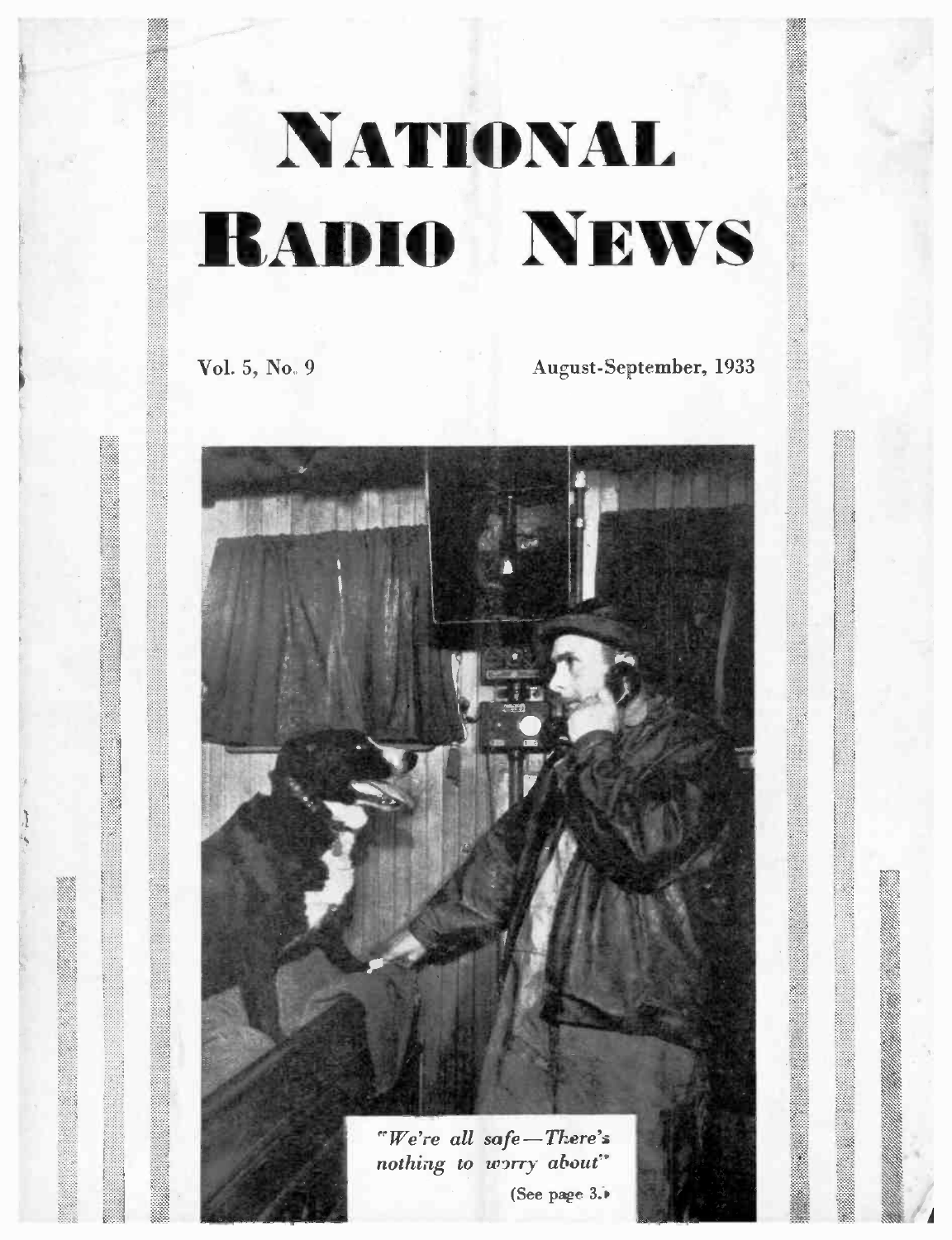## A Pointed Message From President Smith

 $\mathbf{R}^\text{ADIO}$  is an infant industry—it is very young a Manufacturers of Radio sets give employ-<br>as compared with the other great industries ment to considerably more than 120,000 people, of the world. So far as the general public is concerned, it is only a little more than ten work enlists the services of nearly a quarter<br>years of age. Yet in those few years it has of a million more employees. And the end is years of age. Yet in those few years it has grown bigger than the motion picture industry did in twenty years. It has made greater progress than the automobile industry did in the gress than the automobile industry did in the sets fastest growing industry measured by any pintostandard and in my opinion it holds the most that wonderful promises for the future.

Radio started as a means of communication -flashing messages from ship to ship or from

ship to shore. Then in 1920, a tiny experimental station Electric and Manufacturing<br>Company at Pittsburgh came<br>into the limelight by broadcast-<br>ing the returns of the Harding Presidential election. The fortunate individuals who heard these Presidential returns were<br>supplied with crude crystal re-<br>ceiving sets equipped with ear<br>phones, and it can be readily phones and the readily the age of miracles had re-<br>turned when the squeaky un-<br>certain voice of the speaker

Those favored few who heard the voice<br>feebly coming to their ears out of nowhere were but a drop in the bucket compared with tions. I know of many men who are picking up<br>the millions, in this country and abroad, who several dollars an evening in this kind or work<br>a short time ago reclined comfortably i of President Roosevelt.

messages have been received from the north opportunities for good, safe jobs that paid in and south poles. Ships and planes are guided and south and would lead men into businesses and south poles. Ships and planes are guided has by it. Millions are entertained and educated of by it. It is woven into the very fabric of our daily lives. It is even used to sort fruit, select factors daily lives. It is even used to sort fruit, select cigar wrappers, protect buildings from theft, detect flaws in paper during the process of manufacture and for countless other commer- cial purposes.

From that first experiment at Pittsburgh  $A.-Victor$ —to name some of the larger facto-<br>just a few years ago, Radio broadcasting has ries, employ a large number of trained men at<br>grown until in the United States alone there re grown until in the United States alone there are more than 600 stations in operation -many broadcasting 24 hours a day.

Page  $Two$   $\blacktriangleright$ .

1

The high lights of a Radio talk given by President J. E. Smith of the National Radio Institute over Radio Station WRC, Washington. This talk was made at the request of the Vocational Guid- ance Committee of the Kiwanis Club.

while sales, distribution, service and repair work enlists the services of nearly a quarter not yet.

The service and repair of Radio receiving<br>sets is very attractive to Radio men—it offers<br>opportunities for making money and is a stepping stone to better things. There are more<br>than 15,000,000 Radio sets already in use in American homes and the number is being increased at the rate of about 3,000 every work-

ing day. These Radio sets spell opportunity for the Radio mechanic. Old sets are constanly in need of<br>parts and tubes—they require adjusting and servicing from<br>time to time; while the new sets must, of course, be prop-<br>erly installed and carefully<br>serviced if they are to give the proper kind of satisfaction.

> This very important and necessary work of upkeep<br>affords a wide field for the young man who is mechanically inclined, for it is work which may be done in one's<br>spare time or at other people's convenience. Many a man starting out in this way has

came to them right through the speaker came to them right through<br>the air without the use of telephone wires. succeeded in building up a healthy, thriving,<br>Those favored few who heard the voice and good paying business—a b Radio now encompasses the world. Radio sories—this one branch alone would afford<br>essages have been received from the north opportunities for good, safe jobs that paid in succeeded in building up a healthy, thriving, very largely independent of economic condiin a field which is large and constantly grow-<br>ing. If Radio offered no other opportunity than<br>just this interesting work of service and re-<br>pairing sets, supplying new parts and acces-<br>sories—this one branch alone would a

> Another major business exists in the manu-<br>facturing of Radio apparatus. Some of the<br>larger Radio manufacturing plants employ<br>several thousand men each. Philco, Atwater-<br>Kent, Stewart-Warner, Grigsby-Grunow, Crosley, General Electric, Westinghouse, and R. C. A.-Victor-to name some of the larger factories, employ a large number of trained men at such jobs as designers, testers, inspectors, re-

(Page 15, please)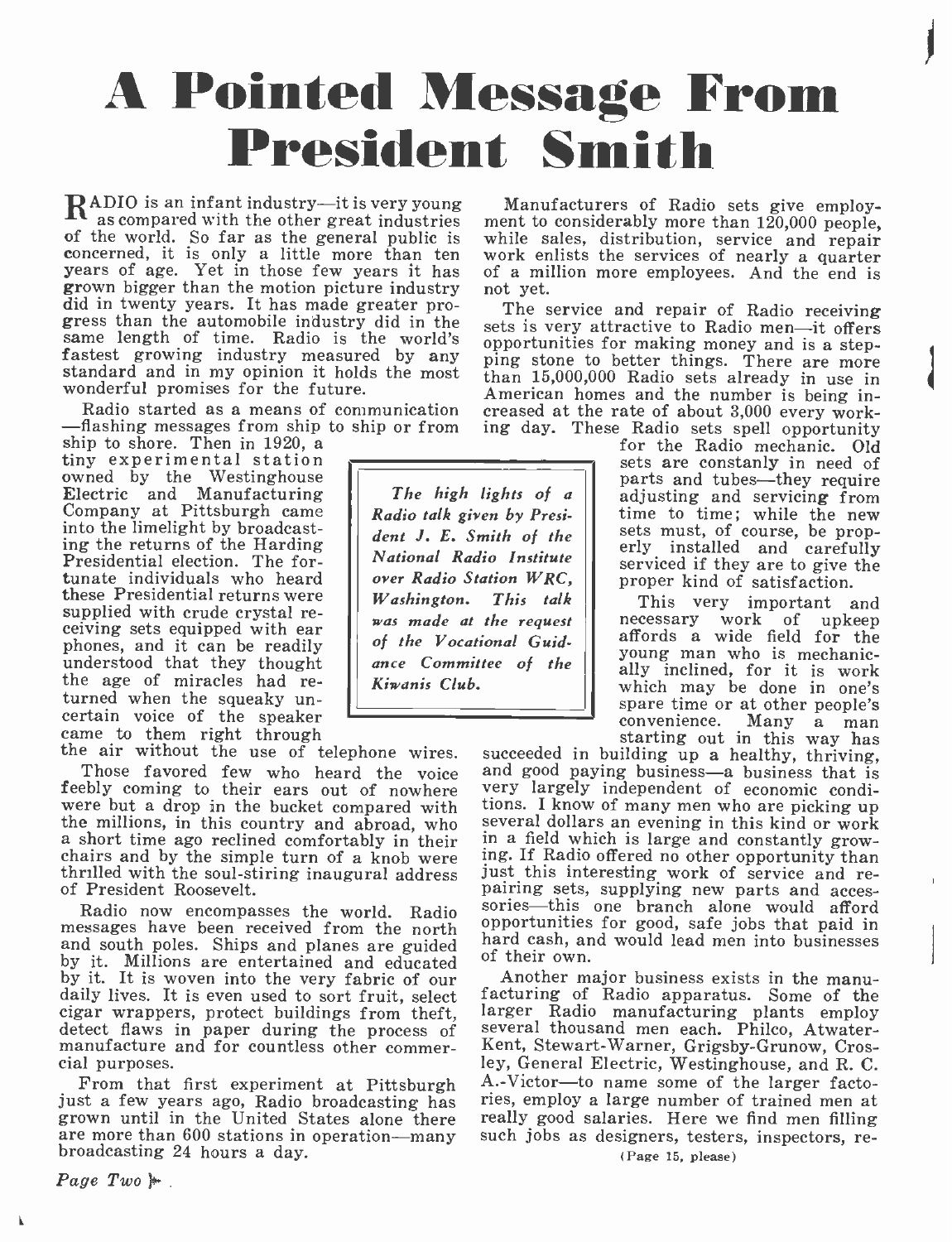# to worry about"

IN THE February-March, 1933, issue of National Radio News we brought our readers an article entitled "Fishing Industry Adopts Marine Telephony." In this story was pointed out a new demand for Radio among the fishing fleets operating along the coasts and their con tact stations on shore. In addition to the com- mercial value of this installation, let's now take a glance at the human side, which will have a great influence upon the expansion of this branch of Radio.

The morning newspapers reported the fate of the schooner Dawn -Wilkie as uncertain. For days it had been known that the ship was foundering and that the end was near. Ashore, many miles away, Mrs. Wilkie, wife of the schooner's captain, was frantic-on the verge of a nervous breakdown from the suspense.



Interior of transmitting and receiving station at Green Harbor, Mass., where calls pass to and from fishing boats off the Massachusetts coast. Photo courtesy Western Electric Company.

**EXECTE all safe...** Just when everything seemed darkest-just<br>when it seemed that all was lost, her phone<br>**There's nothing** rang. From far out at sea came her husband's<br>voice: "It's Newt speaking--we're all safe-Just when everything seemed darkest-just when it seemed that all was lost, her phone when it seemed that an was lost, her process<br>rang. From far out at sea came her husband's<br>voice: "It's Newt speaking—we're all safe there's nothing to worry about!"

> Fate had been kind after all. Captain Doucette, on the trawler Gertrude M. Fauci, had sighted the distressed schooner just as it was sinking. The Fauci, standing by in heavy sea, rescued every person from the ill-fated vessel.

> Captain Wilkie had immediately stepped into the Radio room of the Fauci and called his wife's phone number in much the same man ner as we make telephone calls every day.

> > \* \* \* \*

Shortly thereafter, a newspaper reporter, hearing of the rescue from the captain's wife, picked up a phone in the offices of the Boston Globe, called the Fauci, and interviewed the captain of the ship-wrecked Dawn-Wilkie.

It has not been at all unusual, in the past, to hear of Radio rendering valuable aid to distressed mariners. But usually these Radio installations were on large vessels carrying passengers and extremely valuable cargo. It is only recently that the value of Radio installations on small ships of the fishing fleet was fully realized.

Ship operating companies can keep in constant contact with the individual ships of their fleets. They can issue directions, and converse with the ship's officers on important matters and, as shown above, render a helpful service betweet the crews and their families ashore.

The Radio industry is bound to profit by the growing popularity of these installations on small ships. Once more Radio has triumphed over space-by bringing the seafaring man closer to his fireside.

## SOME THINGS TO REMEMBER

The value of time. The success of perseverance. The pleasure of working. The worth of character. The power of kindness. The obligation of duty. The wisdom of economy. The virtue of patience. The improvement of talent. The joy of originating.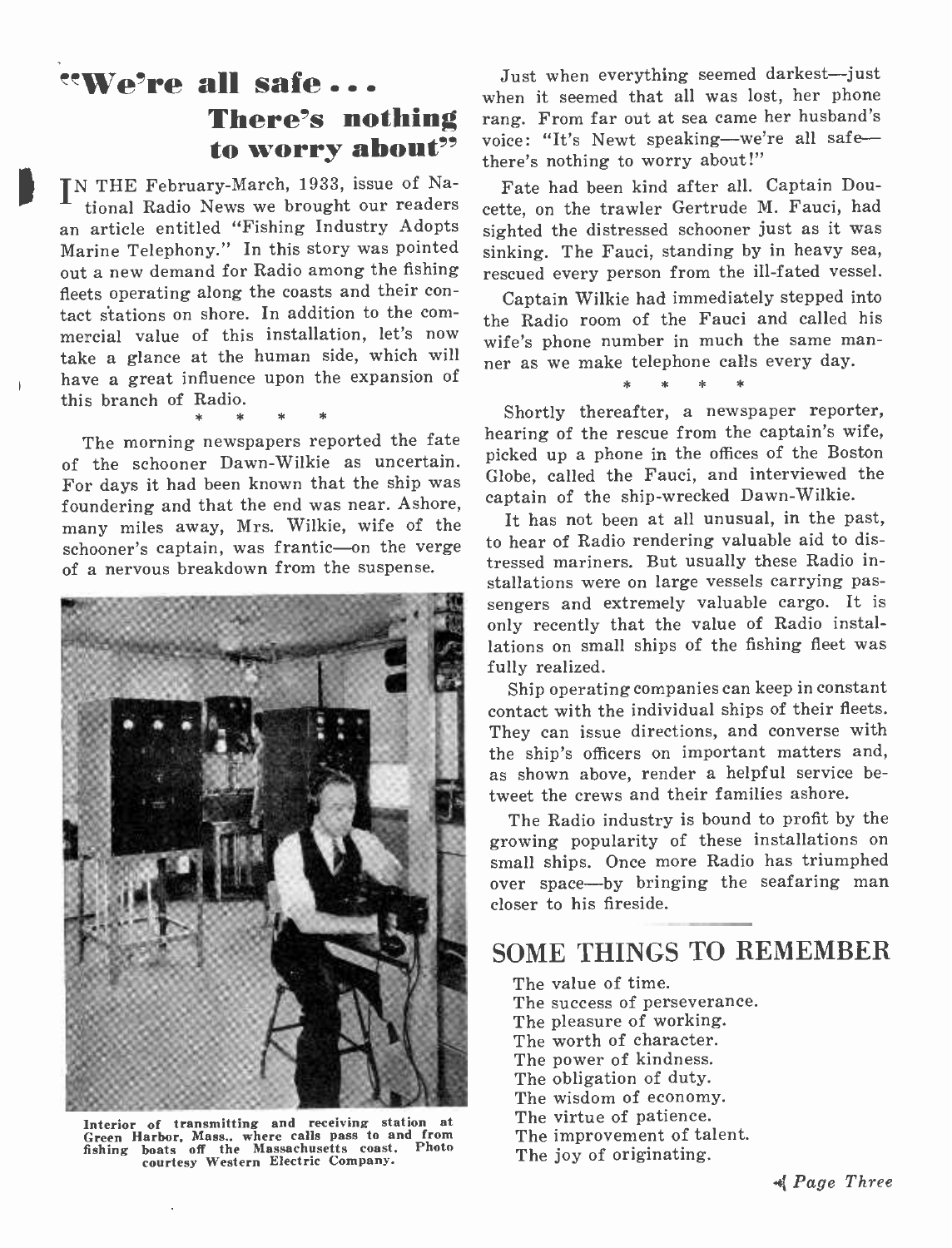## A Few Words With the N. R.I. Director

## E. R. HAAS, Vice President and Director, National Radio :Institute

The man who halted on third base to congratu- late himself failed to make a home run.

## WHY A DONKEY IS CALLED A JACKASS

According to an old legend some of the busi- ness tactics practiced by alleged moderns are not so up -to -date. In fact, they were in vogue in the dim dark ages of the past.

It seems in a certain country the Donkey had the travel market cornered.

make, so he consulted several Donkeys who were in the transportation business regarding terms for their services.

The Donkeys talked it over among them-<br>selves and make the reply: "For a three days" journey, any Donkey should require six bundles of hay and three bags of dates."

"Very good," said the prophet. "That sounds like a fair and proper price." And the Donkeys wagged their ears in affirmation.

"But wait! I will not pay six bundles of hay and three bags of dates for making a three days' journey. Who will go for less?"

Every one of the Donkeys stood forth and began to talk at once. One said he would go for six bundles of hay and one bag of dates. Finally, one especially long-eared Donkey agreed to go for one bundle of hay only and no dates.

Then the prophet spoke: "Jackass," said he, "you cannot even live for three days on one bundle of hay, much less have a profit on your

"Quite true," replied the long-eared one, "but I want the order!"

And from that far-off day to this, Jackasses have been known as fools, and price cutters have been known as Jackasses.



An important factor in success is Determination, never give up—keep on trying in spite of failures.

And a certain prophet had a journey to others—was reduced to poverty on four occa-Take, for instance, F. W. Woolworth. He lost his own fortune and the fortunes of three sions before he finally put over the ten-cent store idea.

"What," inquired the prophet, "should a the obstacles in your path to success. You<br>Donkey require for a three days' journey?" can—you're bound to if you have enough am-Stick to your guns—until you've shattered the obstacles in your path to success. You can—you're bound to if you have enough am-<br>munition. Your ammunition is DETERMI-NATION.

## ABOUT OUR SUCCESS STORIES

For several issues we have been printing short articles, known as Success Stories. A bonus of \$1.00 has been given to each man who wrote such a story which was accepted for publication. (See page 21.)

To have a Success Letter accepted it isn't necessary that your letter report great earnings; a large business built up; a good job obtained, though this is acceptable. Have you a method of advertising; a plan of contacting customers; some business policy that gets good returns-that's what National Radio News wants.

labor and lay some aside for the future." chance to be accepted. Try your hand—send Information that can be passed along to our readers-to help them succeed-has a fine us your pet idea. Help the News and your fellow readers.

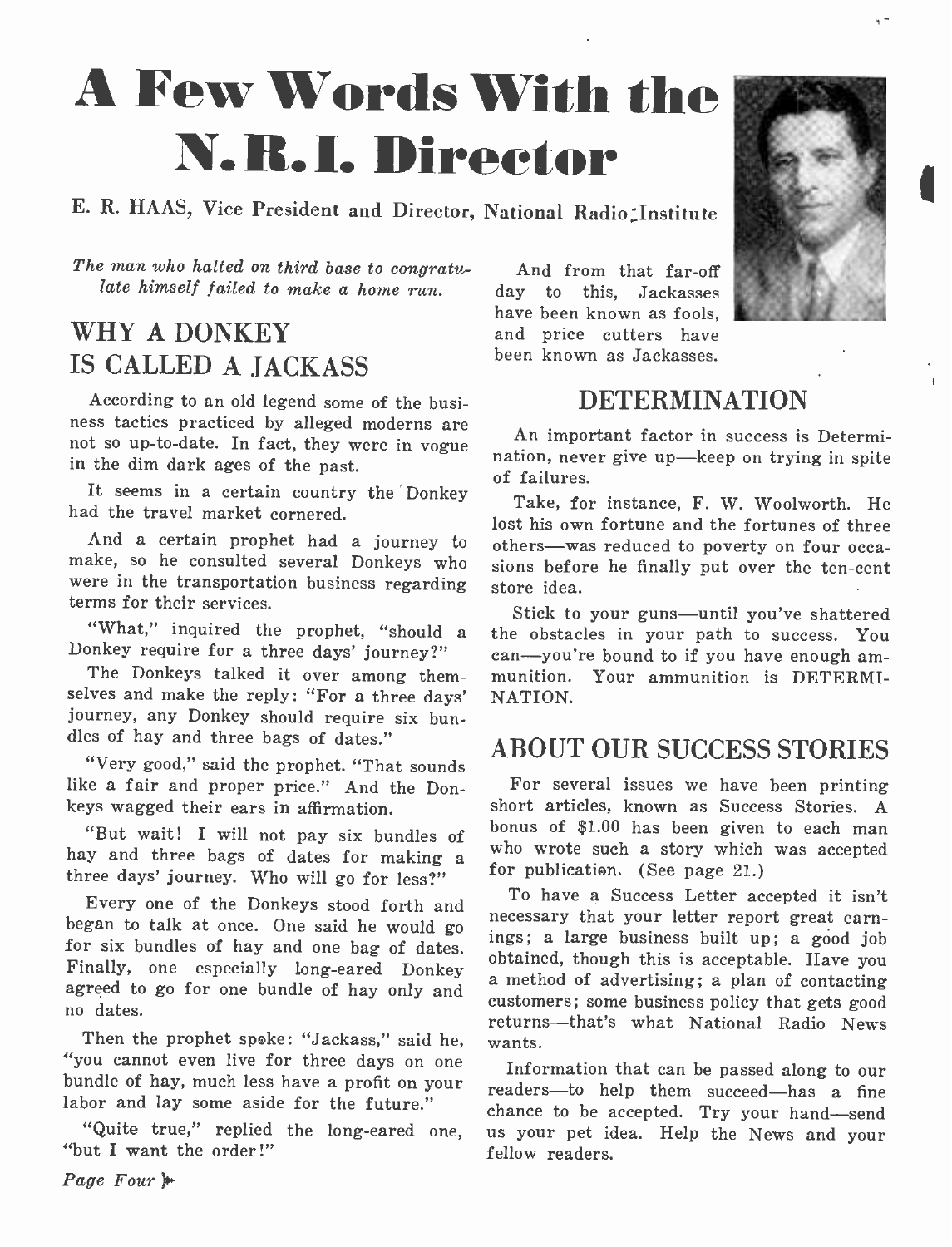

#### 7<sup>-</sup> TURE CLASSIFICATION

Tubes are assigned names in accordance with the number of active elements which they have. For filament type cathodes there is usually one more connection leading from the elements because although the filament is only one element it has two connections. Thus, for three elements there are four connections. Since the cathode grid of some pentodes is tied to the filament within the tube, the number of elements is the same as the number of pins or confilament with the tube of the number of the number of pins or con-<br>nections. For example, the '47 and '33 tubes are of this type each having five elements and five connections.

For indirectly heated cathodes there are usually two more connections than elements because the heater is not considered as an active element. It has no connection with the signal circuit but is simply an auxiliary circuit.<br>Number of Elements Class

|  | Number of Elements | Classification<br>Diode<br>Triode<br>Tetrode<br>Pentode |  | Number of Elements | Classification<br>Hexode<br>Heptode<br>Octode |
|--|--------------------|---------------------------------------------------------|--|--------------------|-----------------------------------------------|
|  |                    |                                                         |  |                    |                                               |

When two separate units are employed in a single bulb a compound name is assigned double-diode, diode-triode, triple-twin, double-diode-pentode, etc.

#### 8- TWIN CLASS B AMPLIFIERS

These tubes are designed for high efficiency Class B output amplification. One is shown for A.C. and one for battery operation.



9- SUPER CONTROL R. F. AMPLIFIERS & A. C. SCREEN GRID TUBES

The '39, '44 and '35 tubes are vario mu tubes, the '44 being a "high cut off" tube, i.e., a large bias is necessary to completely cut off plate current. These tubes are highly suitable for cathode volume control.

| 8800<br>88<br>$\mathcal{C}\!a\boldsymbol{\rho}$<br>R<br>$+ \theta$<br>$+ \overset{\circ}{sq}$ |
|-----------------------------------------------------------------------------------------------|
|-----------------------------------------------------------------------------------------------|

|                                                                      | '39 | '44    | $24 (24a)^*$ '35 |                 | '36        |
|----------------------------------------------------------------------|-----|--------|------------------|-----------------|------------|
| $E_t$                                                                | 6.3 | 6.3    | 2.5              | 2.5             | 6.3        |
| . 3<br>I <sub>f</sub>                                                |     | .3     | 1.75             | 1.75            | .3         |
| $E_p$                                                                | 250 | 250    | 250              | 250             | 180        |
| $\mathbf{E}_{\boldsymbol{\mathfrak{s}}\boldsymbol{\mathfrak{s}}}$ 90 |     | 90     | 90               | 90              | 90         |
| $I_p$ 5.8                                                            |     | 5.8    | 4.               | 6.5             | 3.1        |
| $I_{sa}$ 1.4                                                         |     | 1.4    | 1.7              | 2.5             | 1.7        |
| $\mathbf{E}_q$ 3 up                                                  |     | 3 up   | 3                | 3 <sub>up</sub> |            |
| $R_p$ 1 meg.                                                         |     | 1 meg. | $.6$ meg.        | $.35$ meg.      | $.35$ meg. |
| $G_m$ 1,050                                                          |     | 1.050  | 1,050            | 1,050           | 1,050      |
| $\mu$ 1,050                                                          |     | 1,050  | 630              | 370             | 370        |
| $\mathbb{R}$<br>.                                                    | 415 | 415    | 525              | 330             | 675        |
| *Quick heater '24                                                    |     |        |                  |                 |            |

.4 Page Five

 $\mathbf{I}$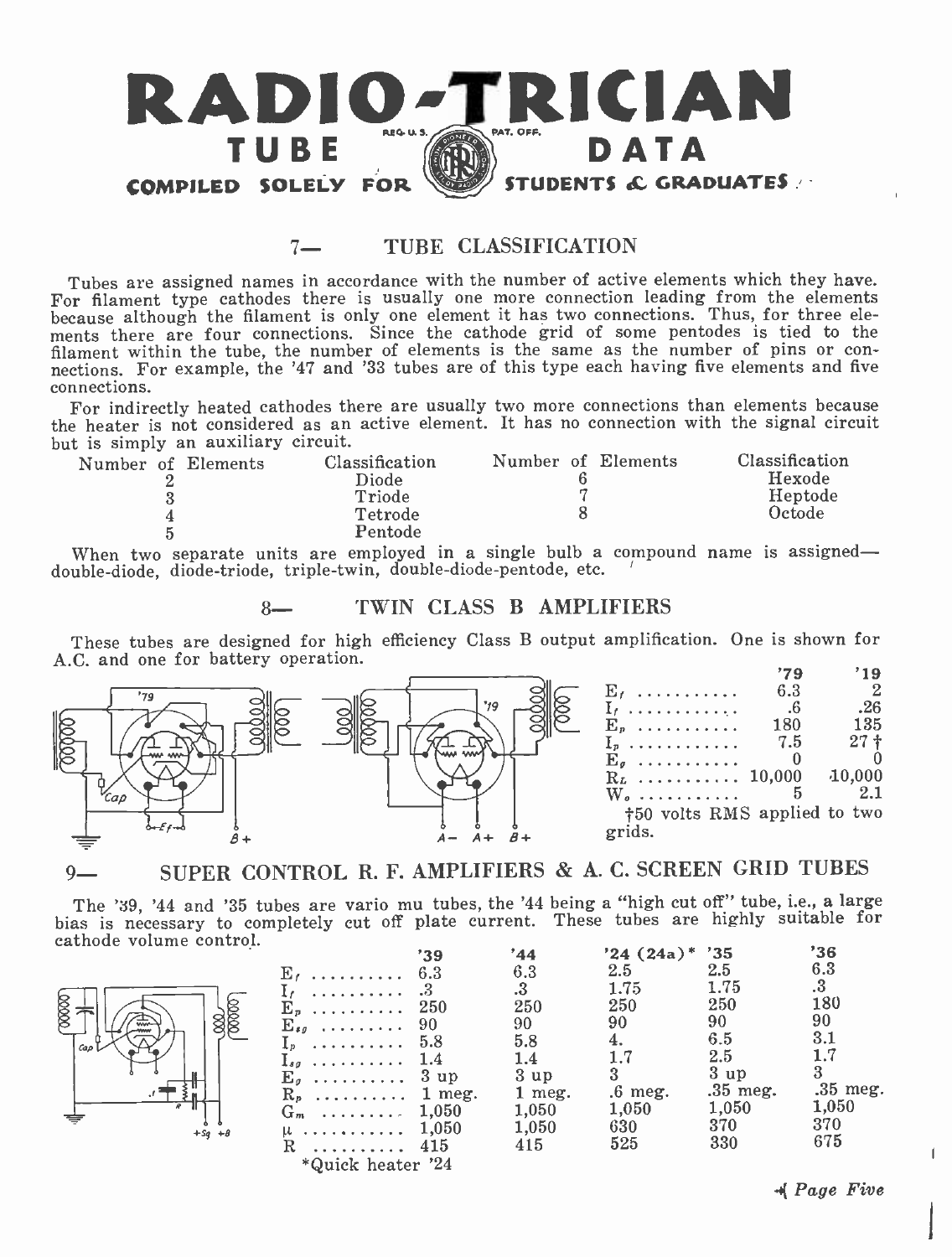#### 10- DUPLEX DIODE TRIODES

These tabes are suitable for half and full wave diode detection, amplification of audio frequencies obtained, and A.V.C. supply voltages. The '75 differs from the '55 and '85 in that it has a high plate impedance. A general full wave diode detector A.V.C. audio amplifier circuit is shown.

|   |           | '55    | '75     | '85    |
|---|-----------|--------|---------|--------|
|   | $E_t$     | 2.5    | 6.3     | 6.3    |
| ⊩ |           |        | .3      | .4     |
|   | $E_{\nu}$ | 250    | 250     | 250    |
|   | $I_p$     | -8     | .8      | 7.     |
|   | $-Eo$     | 20     |         | 20     |
|   | $R_p$     | 7.500  | 91,000  | 8.300  |
|   | $R_L$     | 20,000 | 100,000 | 20,000 |
|   |           | 1.100  | 1.100   | 1.000  |
|   |           | 8.3    | 100     | 8.3    |

### 11- CATHODE TRIODES

The circuit shows the use of cathode triodes as audio amplifiers.



|                       | '27 | 356   | '37    | '67 <sub>1</sub> | 4851  |  |
|-----------------------|-----|-------|--------|------------------|-------|--|
| $E_t$ 2.5             |     | 2.5   | 6.3    | 6.3              | 3     |  |
| $I_t$ 1.75            |     | 1.    | 0.3    | 0.4              | 1.3   |  |
| $\mathbf{E}_p$ 180    |     | 250   | 180    | 135              | 135   |  |
| $I_p$ 5               |     | 5     | 4.7    | 5                | 6.5   |  |
| $E_{\ell}$ 13.5       |     | 13.5  | 13.5   | 9                | 4.5   |  |
| $R_p$ 9,000           |     | 9,500 | 10,000 | 8.200            | 8,900 |  |
| $G_m$ 1,000           |     | 1,450 | 900    | 1100             | 1,330 |  |
| <u>119</u>            |     | 13.8  | 9.     | 9                | 11.7  |  |
| R $2,000$             |     | 2,700 | 2,800  | 1,800            | 700   |  |
| tNational Hnion tubes |     |       |        |                  |       |  |

\$National Union tubes.

#### 12- CATHODE' RECTIFIERS

The half wave cathode rectifier is being widely used for universal (A.C., D.C.) receivers. For A.C., half wave rectification takes place, and for D.C. the rectifier simply floats on the line. The (1) is the mercury vapor style. The '84 tube may be wired just as the filament type tube except havig the  $+$  connection to cathode.

| A, C, D, C |                                   |      |      | 12Z3    |         |
|------------|-----------------------------------|------|------|---------|---------|
|            | $E_1$ 6.3                         |      |      |         | $6.3\,$ |
|            | $I_t$ 3                           |      |      |         |         |
|            | $E_{\nu}$ 350                     |      | 350  | 350     | 225     |
|            | Out ma. $\ldots \ldots \ldots 50$ |      | 50   |         | 50      |
| 'в4        | Type $\dots\dots\dots\dots$ Half  |      | Half | $H$ alf | Full    |
|            |                                   | wave | wave | wave    | wave    |

Page Six  $\mathbb{L}$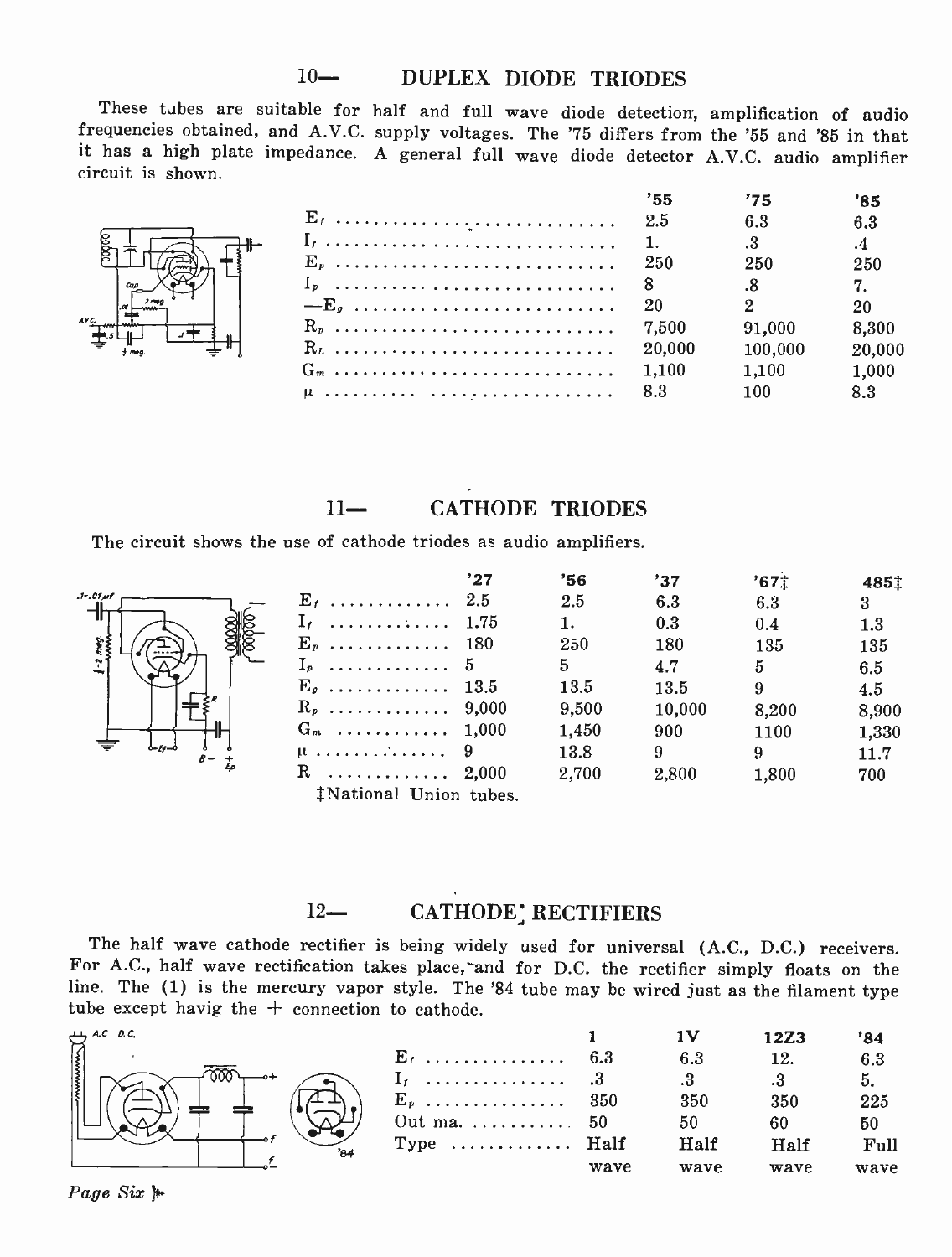

## PHILCO MODEL 53

The Philco Radio Model 53 is a four tube superheterodyne, employing the new Philco high efficiency tubes with pentode output and a permanent Field Dynamic Speaker.. The set uses a Philco Type 77 tube as a first detector and oscillator, a Type 77 tube as second detector, a Type 43 tube as output, and a Type 12-Z -3 as a rectifier. The set will operate universally on either alternating or direct current, 105-125 Volta: The intermediate frequency for 'tuning the I.F. transformer is 450 kilocycles. The power consumption on both A. C. and D. C. is approximately 45 watts.

#### Table 1-Tube Socket Data\*-A.C. Line Voltage 115 Volts

| <b>Circuit</b>                                | Det.<br>Oac. | 2nd<br>Det. | Out-<br>put | Recti-<br>fler |
|-----------------------------------------------|--------------|-------------|-------------|----------------|
| <b>Type Tube</b>                              | 77           | 77          | 43          | $12 - Z - 3$   |
| Filament-Total 49.9 Volts A.C. Refer to Note. |              |             |             |                |
| Plate Volts-P to $K$                          | 95           | 15          | 94          | 112            |
| Screen Grid Volts-SG to K                     | 94           | 34          | 102         | .              |
| Control Grid Volta-CG to K                    | 7            | 4           | 4           | $\cdots$       |
| Cathode Volts- $K$ to $F$                     | 18           | 12          | 10          | 112            |

NOTE:--Refer to Fig. 3. Due to filaments in series, test with suit-<br>able A. C. voltmeter across the two points indicated.<br>\*All of the readings above in Table 1 were taken from the under side<br>of chassis, using test prods an

filament voltage and a high resistance, multi-range D. C. voltmeter for<br>all other readings. Volume control at maximum and station selector<br>set for 550 KC. Readings taken with a radio set tester and plug-in<br>adapter will not





#### Table 2-Tube Socket Data\*-D.C. Line Voltage 120 Volts

| <b>Circult</b>                                 | Det.<br>Osc. | 2nd<br>Det. | Out-<br>put | Recti-<br>fler |
|------------------------------------------------|--------------|-------------|-------------|----------------|
| <b>Type Tube</b>                               | 77           | 77          | 43          | $12 - Z - 3$   |
| Filament-Total 51 Volts D.C. -- Refer to Note. |              |             |             |                |
| Plate Volta- $P$ to $K$                        | 95           | 14          | 94          | 10             |
| Screen Grid Volts-SG to K                      | 93           | 34          | 100         |                |
| Control Grid Volts-CG to K.                    | R            | 3           |             | .              |
| Cathode Volts- $K$ to $F$                      | $7 - 14$     | $6 - 12$    | $3 - 26$    | $58 - 73$      |

NOTE:-Refer to Fig. 3. Due to filaments in series, test with suit-<br>able D.C. Voltmeter across the two points indicated.

\*All of the readings above in Table 2 were taken from the under side of chassis, using test prods and leads with a suitable high resistance, multi-range D. C. voltmeter for all readings. Volume control at maximum and stat





separate binders remove page care fully; trim on dotted line for same size Service Data in Readers who file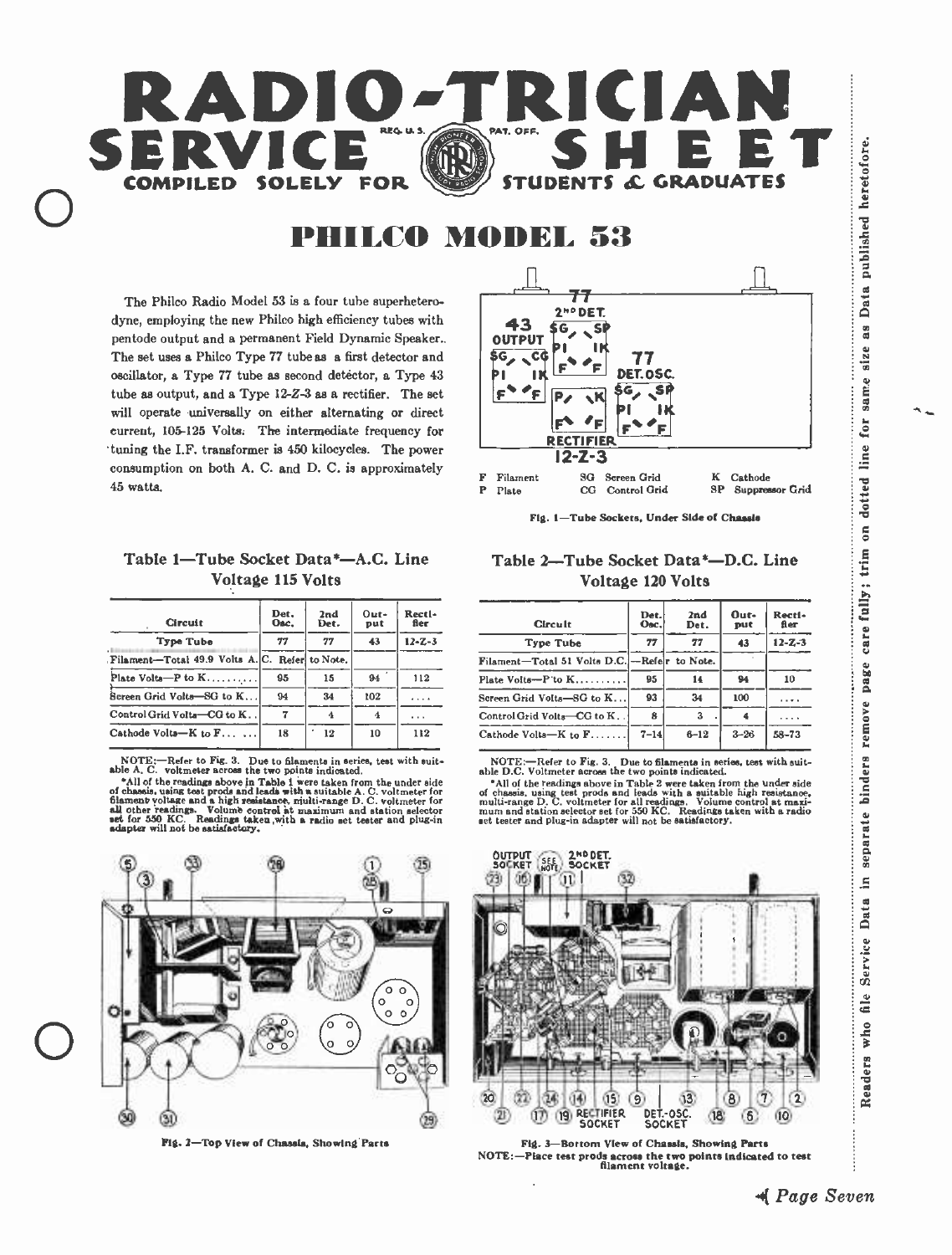## Philco



Figure 4- Schematic Wiring Diagram NOTE O --This capacity obtained by pair twisted wires

### Replacement Parts for Model 53

|         | No. on                                                                                                                                                               | Part No. |
|---------|----------------------------------------------------------------------------------------------------------------------------------------------------------------------|----------|
|         | Figs. 2, 3 and 4 Description                                                                                                                                         | 33-5001  |
|         | Antenna Transformer                                                                                                                                                  | 32-1000  |
|         | Tuning Condenser Assembly                                                                                                                                            | 31-1000  |
|         | (a) Wolume Control<br>(b) Antenna Transformer<br>(b) Tuning Condenser Assembly<br>(b) Compensating Condenser (Part of<br>Compensating Condenser (Part of Tuning      |          |
|         | Condenser Assembly)                                                                                                                                                  |          |
| ◉       | Filter Condenser Block (.05-.09-.25-.75-                                                                                                                             |          |
|         |                                                                                                                                                                      | 30-4000  |
|         | $\begin{tabular}{ll} \bf .2\;Mfd.) & \bf . & \bf . & \bf . & \bf . & \bf . & \bf . \\ \bf Condenseer (.0014\;Mfd.) & \bf . & \bf . & \bf . & \bf . \\ \end{tabular}$ | 7007     |
| 999999  | Resistor (8.000 ohms) Gray-Black-Red . 5838                                                                                                                          |          |
|         | Oscillator Transformer 32-1001                                                                                                                                       |          |
|         | Compensating Condenser (I.F. Primary) 04000-A                                                                                                                        |          |
|         | Compensating Cond. (Low Frequency). 04000-S                                                                                                                          |          |
|         | Condenser $(10.0 \text{ Mfd})$                                                                                                                                       | 7440     |
|         | Compensating Condenser (Part of Tuning                                                                                                                               |          |
|         | Condenser Assembly)                                                                                                                                                  |          |
|         | I.F. Transformer                                                                                                                                                     | 32-1002  |
| 689     | Compensating Cond. (I.F. Secondary) . 04000-A                                                                                                                        |          |
|         | Resistor (10,000 ohms) Brown-Black-                                                                                                                                  |          |
|         | Orange<br>a carrier and carrier and carrier and                                                                                                                      | 4412     |
| ⊛       | Resistor (490,000 ohms) Yellow-White-                                                                                                                                |          |
|         | Yellow                                                                                                                                                               | 4517     |
| $\circ$ | Resistor (10,000 ohms) Brown-Black-                                                                                                                                  |          |
|         | Orange                                                                                                                                                               | 4412     |
| ◉       | Compensating Condenser (Regeneration)                                                                                                                                | 04000    |
| (10)    | Condenser (.00025 Mfd.) $\ldots$ $\ldots$                                                                                                                            | 3082     |

|      | No. on                                                                          |          |
|------|---------------------------------------------------------------------------------|----------|
|      | Figs. 2, 3 and 4 Description                                                    | Part No. |
|      |                                                                                 |          |
|      | (a) Condenser (.01 Mid.) (a) 3903-AM<br>(a) Resistor (240,000 ohms) Red-Yellow- |          |
|      |                                                                                 | 4410     |
| 2    | Yellow .<br>Resistor (490,000 ohms) Yellow-White-                               |          |
|      |                                                                                 | 4517     |
|      | Yellow<br>Resistor (51,000 ohms) Green-Brown-                                   |          |
| ⊛    |                                                                                 |          |
|      | Orange<br>Urange<br>Resistor (99,000 ohms) White-White-                         | 4518     |
| ⊛    |                                                                                 |          |
|      |                                                                                 | 4411     |
|      | Orange<br>Condenser (.015 Mfd.)                                                 | 3793-S   |
| 9999 | Output Transformer                                                              | 32-7000  |
|      |                                                                                 | 36-3000  |
|      | Voice Coil and Cone Assembly                                                    |          |
|      | A. C. Switch (Part of Volume Control                                            |          |
|      | Assembly) $\ldots$ $\ldots$ $\ldots$ $\ldots$                                   | 33-5001  |
|      |                                                                                 | 33-3000  |
| ◉    | Resistors (2 Wire Wound-108 ohms each)                                          | 33-3001  |
|      | Electrolytic Condenser (8 Mfd.)                                                 | 30-2000  |
|      | Electrolytic Condenser (8 Mfd.)                                                 | 30-2000  |
| 0000 | Condenser (.05 Mfd.)                                                            | 3615-E   |
|      | Filter Choke                                                                    | 32-7000  |
|      |                                                                                 | 7172     |
|      | Tube Shield                                                                     |          |
|      | Knobs (Both Controls)                                                           | 03064    |
|      | Four Prong Socket                                                               | 7544     |
|      |                                                                                 | 7547     |
|      | Pointer for Station Selector                                                    | 28-1019  |
|      | . Dial                                                                          | 28-1021  |

 $\omega_{\rm eq}$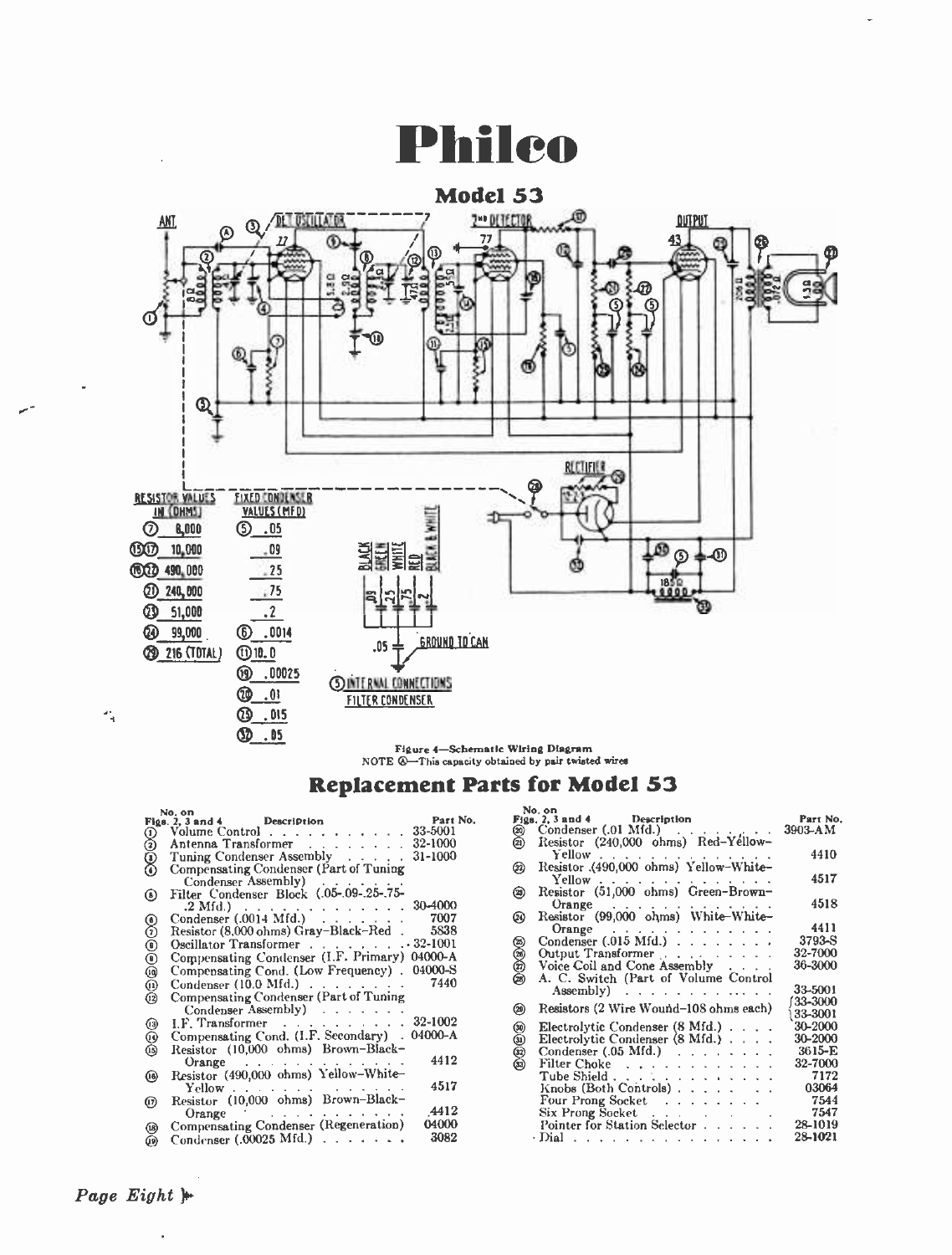

Question: In my Superheterodyne which uses an automatic volume con trol, the tuning seems to be broader in the daytime. I was told by someone who should know better that this was due to the **notice** is not are quite right regarding the fact that the waves of the station spread out in the daytime because no station was alongside of it to push it back in its channel. Please more modern analyzer at this time because it set me straight.

Answer: The "trouble" is perfectly natural and is due to the A.V.C. action. As you tune off a station the sensitivity of the set increases and the volume will remain the same until the signal input is below the threshold sensitivity  $-$ that is, below the value where  $A.V.C.$  action cannot boost the signal to the normal value. Nevertheless, if there is no adjacent signal, as in the daytime, the reduced signal is still heard.

At night when there is an adjacent signal, long before you have made the tuned off signal inaudible you have tuned in the adjacent signal and the A.V.C. action is now the result of both the desired and the undesired signal. As the desired signal is strong it has the effect of reducing the entire R.F. system to a lower sensitivity value, with the result that the desired signal is normal and the undesired signal is reduced, due to the sensitivity of the machine.

Obviously, we still have a condition which depends on the ratio of the desired to undesired signals, except that the A.V.C. action further decreases the undesired action.

Question: I have a set analyzer built with sensitive meters, but I find that I cannot use it to test many of the new receivers using the latest tubes and circuits. In my estimation it would not be worthwhile to purchase a new analyzer or to even bring the old one up-to-date, as I believe

that more complicated tubes and circuits are on the way. Please tell me what you think will be the best thing for me to do.

Answer: You are quite right regarding the would be throwing money away to purchase a would soon become obsolete. Also, the expense of bringing your old analyzer up -to -date would not be worth while in view of the fact that you would have to be constantly revising it.

The most sensible thing to do is to get in touch with the manufacturer of your analyzer and secure from him such adapters as he has that will enable you to check circuits employing 7 -prong sockets.

When you come across a receiver which your adapters will not enable you to test, the best thing to do is to develop a new method of approach. First, attempt to localize the trouble. This can be done by tapping the control grids of the various tubes or by entirely lifting the tubes out of their sockets. A click should be heard on lifting out a tube or tapping its con trol grid. If, for example, you hear a click when lifting out the power tube but no click on removing the tube preceding it, it is obvious that the trouble lies between these two tubes or in the voltage supply system of the one which does not result in a click on removal.

Knowing this, the thing to do is to remove the receiver from the chassis and by using your voltmeter leads externally to check between the various tube socket elements. True, you cannot measure plate current unless you break the circuit, but if the operating voltages are correct and the tube is in good condition, a plate current will exist.

By using your meters individually you can check any circuit now in use or which may be (Page 10, please)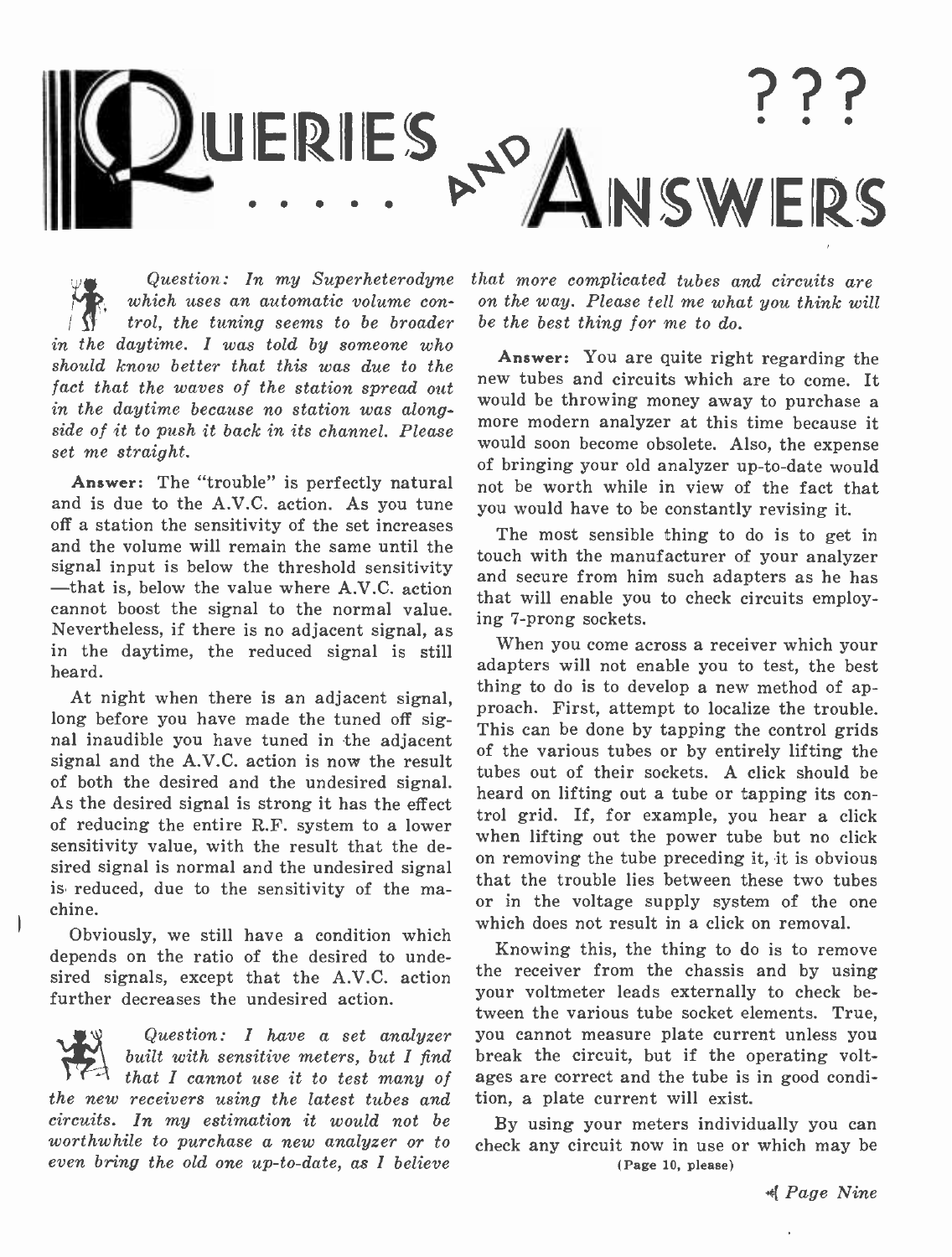### QUERIES and ANSWERS

#### (Continued from page 9)

developed in the future. It is the only obsolescent -proof method ever devised and was the first method used in Radio servicing.

True, you do not have the advantages of automatic switching arrangements such as are used in analyzers. It is absolutely necessary to know how the various tube socket elements connect to the tube prongs. With this knowledge, the operating voltages can be measured just as quickly as with an analyzer once the set is turned upside down to expose the tube socket terminals.

If your analyzer has an ohmmeter built into it, you can easily develop the point-to-point produced by a high quality receiver. resistance method. One should have a wiring diagram of the receiver, showing the values of the parts when using this method. This method is easily applied by disconnecting the receiver from the line, removing the tubes and checking between the tube socket terminals and the chassis with the ohmmeter. By glancing at the diagram you can tell instantaneously what approximate resistance you should obtain. Such a method, however, should not be relied upon entirely.

You should first attempt to localize the trouble by the click method described previously. All three methods, when used together, will make an ideal testing system and once you become proficient I don't think that you will want to go back to the old analyzer procedure. The use of this method will result in a more accurate diagnosis of the trouble and will also make you a better service man, as you will have to think more because your tests will not be automatic. For this very reason they will mean more to you than if you just turned a knob and read a voltage on your meter.

4 Question: I have .a receiver of very recent design, which I believe to be of good quality. I notice a hum attending the received signals from some stations. How can I ascertain whether this'is due to the transmitter or my receiver?

Answer: You can estimate the origin of this hum roughly by tuning in some station having as nearly as you can determine by ear the same strength of signals for a given setting of the volume control. If the hum is evident with one signal and not with the other, it is probable that the hum is caused by the transmitter.

Again, the signal from a battery operated oscillator, unmodulated, may be tuned in and if a hum occurs at any setting of the volume control the source is definitely in the receiver.

Remember that although high quality modern receivers have good low frequency response they also have good filter systems and their R.F. system is so designed to prevent hum modulation in the receiver. We still have the problem of hum produced at the transmitter, modulated on its carrier, which is easily re-

The Pembleton Laboratories, 921 Parkview Ave., Fort Wayne, Ind., have prepared a new catalog on their Coil and Transformer rebuilding service. They will be glad to send this catalog to any N.R.I. student or graduate who writes them direct—requesting a copy.

Clough -Brengle Company, 1134 W. Austin Ave., Chicago, Ill., is marketing a new type noise -reducing antenna system, known as "Staticlear." Full information may be obtained by writing Clough -Brengle Co. direct.

We have just received notice of the death of Graduate A. E. Smith of Monroe, La., following an operation. Our sincerest sympathy to the family of Graduate Smith and our thanks to the N.R.I. student in Monroe who sent us the information.

It is with deep regret we learn of the death of student Fred S. Hicks, Radioman First Class, U. S. Navy. Mr. Hicks served on the U. S. S. Sturtevant, of the Pacific Fleet.

The man who radiates good cheer, who makes life happier wherever be meets it, is always a man of vision and of faith. He sees the blossoming flower in the tiny seed, the silver lining in every cloud, and a beautiful tomorrow in the darkest today.-Edwin Osgood Grover.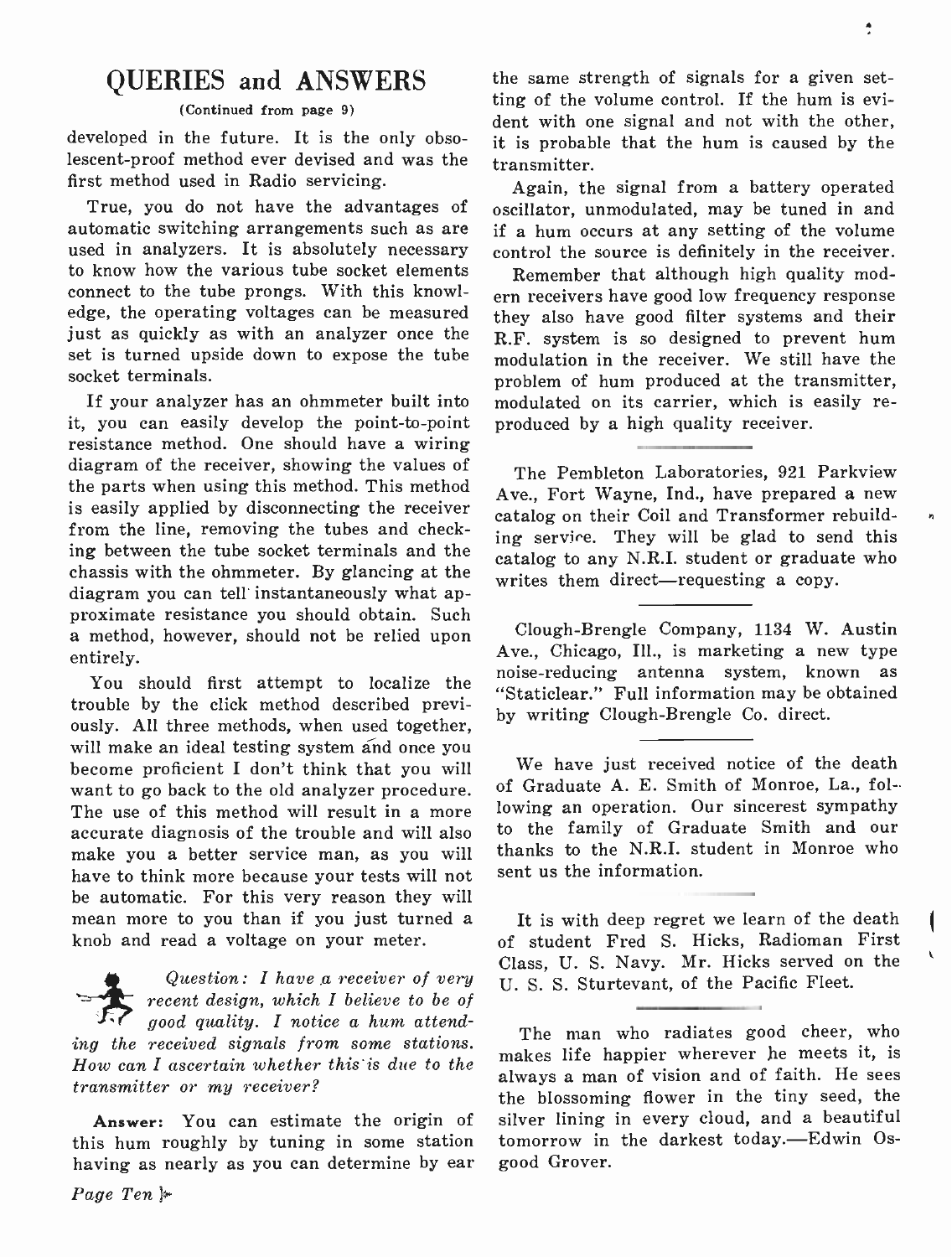## New Tube Shielding Offers **Money Making Possibilities** For Radio Servicemen

Form Fitting Metal Jackets Shield Any Tube

IT SEEMS that a problem which has bothered high-grade tu service men for years has been solved— shields be sol **L** service men for years has been solved—<br>and in the solution rests the possibility for<br>some nice profits for the Radio-Trician.

The cumbersome tin can shields and metallic partitions which easily became lost and damaged will now take a back seat with the advent of the individual form fitting metallic jacket which fits snugly around any tube, thus forming a perfect shield.

The jackets come in two styles so that all requirements of the straight side and the dome on Radio frequency and detector circuit tubes where shielding is desirable-and the installation requires merely a matter of nioments.

They are designed so as not to alter the tube characteristics—they will not vibrate, and are characteristics hey will not vibrate, and are con-<br>non-microphonic. The tone quality of the you Radio receiver can be improved to give the Co finest reception-quiet, clear, full-toned-by combining the new shield jacket with new,

high -grade tubes. It is recommended that these shields be sold as a part of any tube replacement job-and the customer will be more than satisfied.

Spray -shield Radio tubes heretofore presented a real problem to dealers and service men in necessary duplication of tube lines. This problem is eliminated by the introduztion of these new shield jackets.

The price is low-listing at 12 cents each and a dealers' discount of 40 per cent and 10 per cent can be obtained.

These shields were developed by the National Union Radio Corporation of New York. The tubes at dealers' discounts may be obtained from any of their jobbers-all over the country. If you cannot locate a jobber near you -a postcard to the National Union Radio Corporation of New York, 400 Madison Ave., New York City, will bring you the name of your nearest jobbers.



. Page Eleven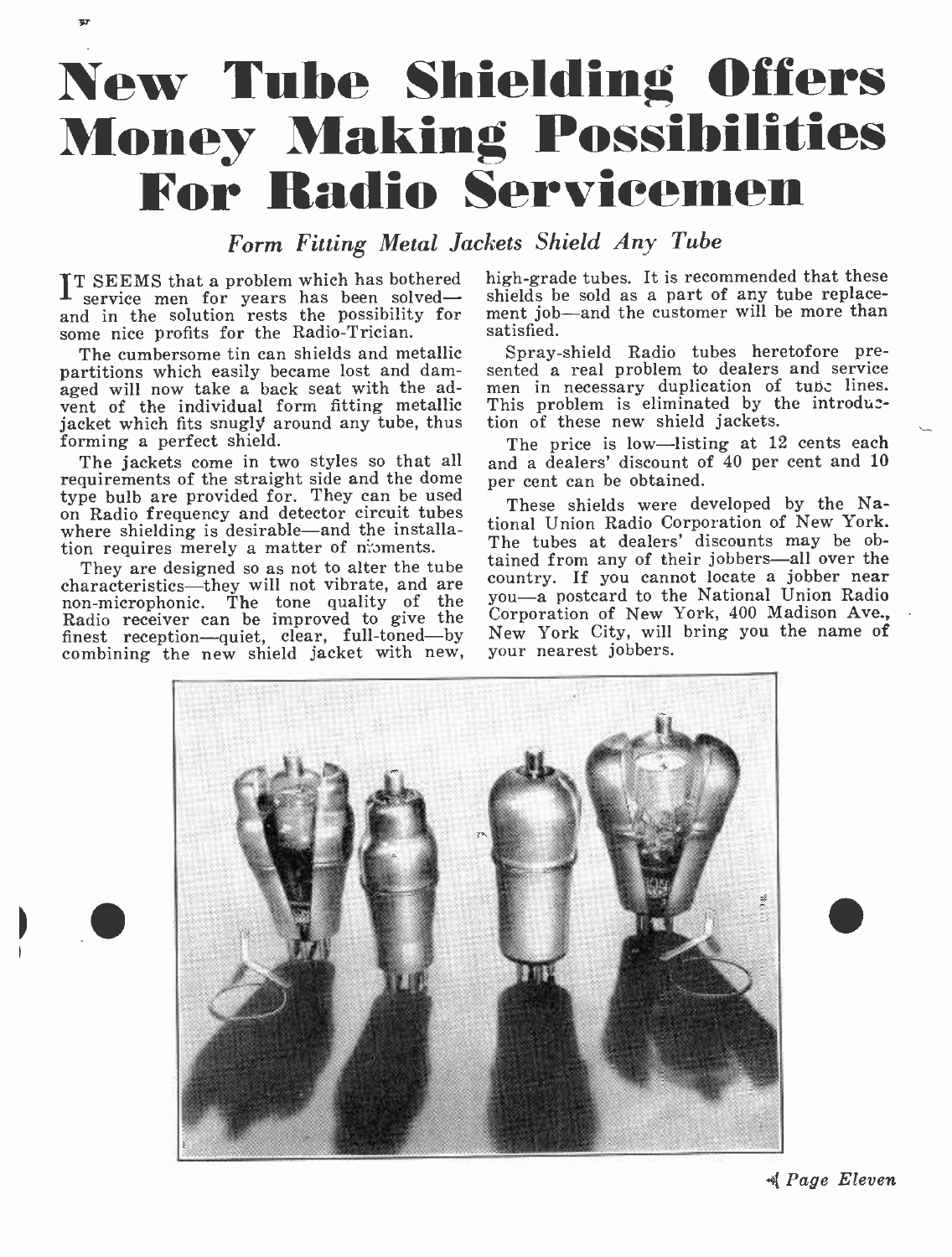## IS A SALESMAN Bo

CALESMANSHIP is a high paying profes- $S$  sion. Salesmen are among the men of ance. highest earning capacity in every community.

Good Radio salesmen make exceptionally He m<br>as livings because of the popularity of Bodio Petitors. fine livings because of the popularity of Radio; the desire of everyone to own a set; the frequent new models rendering obsolete the old. Radio salesmen have little difficulty obtaining jobs. They are paid on a commission basis (incidentally a good producer will not work on any practice.<br>
any other plan because he wants no limit on The salesman working away from the con-<br>
his  $\zeta$  arnings) and by working on such a plan fines of the office, away of remuneration the employer has nothing to lose and everything to gain by employing against frequent tendencies to "let down." He salesmen.

Men who qualify as first-class salesmen are consciention  $\frac{1}{10}$  removed. The position of sales means desk: rerapidly promoted. The position of sales manager is usually open to the man who makes the grade and it is not at all unusual to see the sales manager taken into the firm as a partner.

Of course, there are thousands of fellows  $\overline{or}$  operational style themselves as salesmen, who are  $\overline{or}$  a mawho style themselves as salesmen, who are  $\frac{\text{ing a ma}}{\text{unc}}$ <br>nractically "starving to death". You've nrobe chine in a practically "starving to death." You've probably seen many such and possibly listened to their tales of woe. But there is a vast differ- ence between the salesman and the "order taker."

The "order taker" relies chiefly on making the greatest possible number of calls, trusting blindly to luck that he will close enough sales to make a living. Not so, however, with the real salesman. This man knows the principles of salesmanship and applies them in every instance—and therein lies the secret of suc-<br>cessful salesmanship.

"Salesmen must be born" is an excuse we hear frequently from men who are unsuccess- ful in the field of salesmanship. This is absolutely untrue. Salesmen are men who have applied certain principles to their work, even means he may overcome sales resistance and as the doctor, lawyer, accountant, machinist outsell his competitor. or Radio-Trician. You've never yet heard of a man who was born a doctor; why then should salesmen be governed by any such law.

What is necessary for the man who would make good at salesmanship?

He must be a willing worker.

He must present a neat, prosperous appear-

He must know the product he sells.

He must know the products of his com-

He must be tactful.

He must like to meet and mingle with people.

He must know the processes involved in making a sale and be able to apply these principles in practice.

The salesman working away from the consupervision of his sales manager, must guard must give his job just as many hours actual conscientious work as if he were working at a

pairing Radios at a bench, or operatfactory. He must remember



that at least eight hours of his time each day must be devoted to his company's business, whether he is working one city block from the office -or in a different town.

No one cares to do business with a person who is unkempt; whose very appearance radiates failure. "To be prosperous you must look prosperous."

The majority of salesmen study their own proposition, to a greater or less degree, but there they stop. The successful salesman knows as much about the product and service of his competitor as about his own-by which outsell his competitor.

Tactfulness in a salesman's make-up is responsible for many a sale otherwise lost. Tactfulness in salesmanship may be defined as "strategy"-or again as "plain common sense." It is a sort of sixth sense, which tells the sales man when to say "yes"; when to say "no";

Page Twelve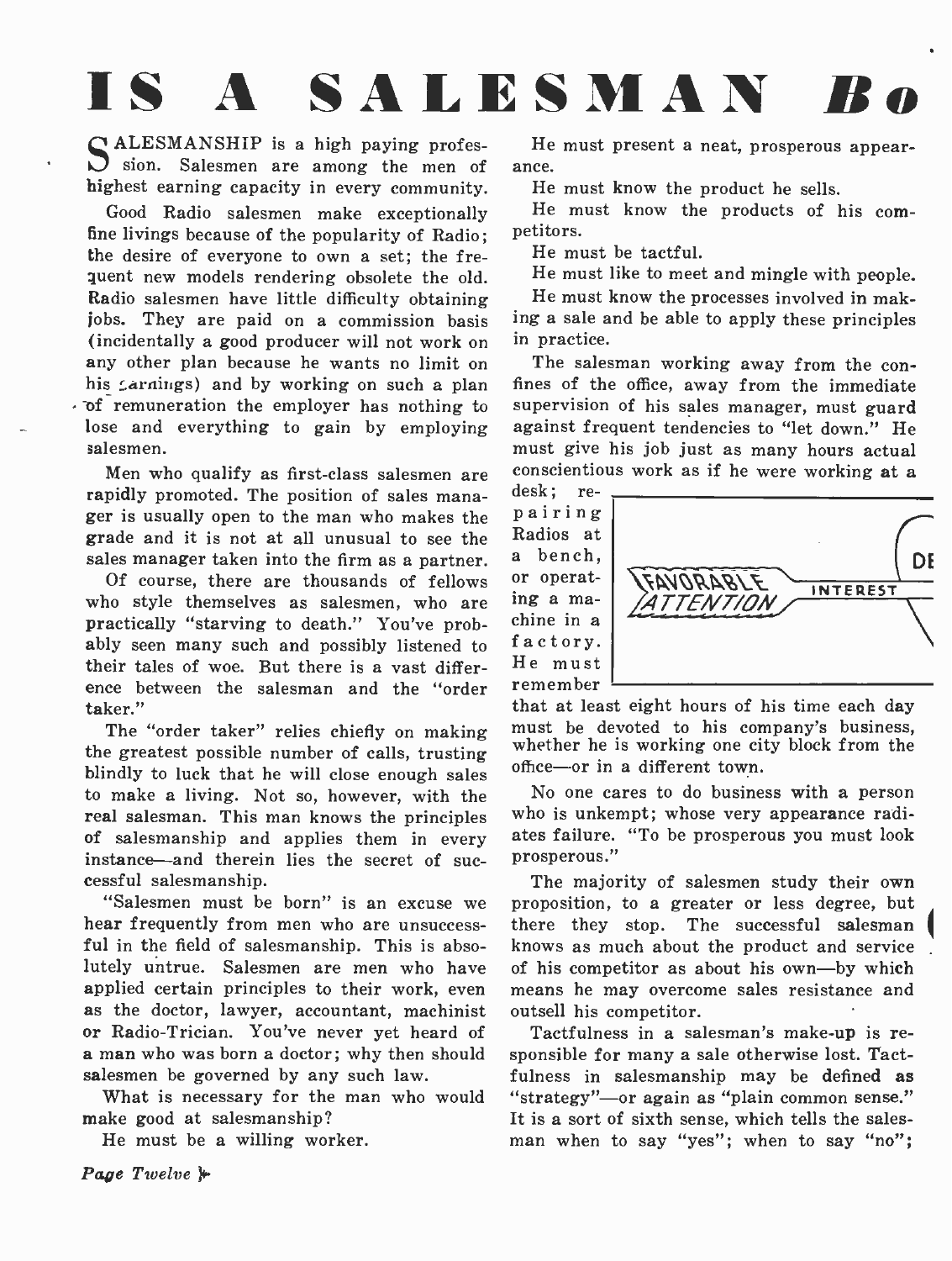## n or Made

always to appear to agree-never to argue. Tactful salesmen may find it necessary to agree to a prospect's likes and dislikes in music, art, literature. They may be called upon to humor ill-behaved children-to pat the head of a mangy-looking dog—but what matters all this so long as the sale is made and the order signed?

The salesman who likes to meet people will have a slight advantage because he will not find it necessary to cultivate this essential. But it must be included in the salesman's make-up-either by desire or cultivation-because it is really a matter of tactfulness to radiate pleasure at meeting the prospect.

We repeat at this point the importance of



the proc ess of the sale and its appli- cation. This process we h a v e graphical-

ly illustrated to show the various steps of the process. The salesman's approach, sales presentation and closure should follow this process if he is to obtain the greatest possible results from his efforts.

In our design we show the feathered bal- ance of the arrow as favorable attention, which enables the salesman to get started "right foot first." This favorable attention may be caused by advertising done by the salesman's organization or the manufacturer of the product-or it may be due to the approach used by the salesman in contacting the prospect.

Regardless of how great the degree of attention, however, unless the sales presentation builds and maintains an interest in the product or service to be sold, the plan will fall short of its mark. Because it is the building up of the interest in the proposition which will,

#### By E. L. DEGENER, Director of Publicity, National Radio Institute

with the proper prompting by the sales presentation lead to a "desire."

When the prospect has reached the point where "desire" is created, the hardest part of the job is done. From there on the prospect is no longer on the defensive. He wants the product and waits only to be shown that he should buy. Right here is where "the ability to buy" (financial reasons) may enter the picture, in which case "conviction" is necessary. Here is where many successful salesmen stress the point that "the prospect cannot afford not to buy" due to the benefits to be derived-and by such presentation, by painting rosy word pictures of the benefits and advantages, induce the "action" required-the placing of the order which results in the salesman's goal-THE SALE.

No, salesmanship is not so hard as many picture it. The ability to sell CAN BE DE-VELOPED; it is not necessary that "A salesman be born." Even if it were true that to be a salesman one must be born with the instinct for sales-it would work in our favorbecause every last one of us has the inclination, from the very beginning, to SELL.

The child not yet able to talk clearly learns that it can SELL itself into good graces of its elders by being cute-clever-or through appeals to love and sympathy. Every person who has ever held a job SOLD the employer on accepting his services. And you married men-believe it or not-you did a big piece of selling when you induced your wife to share your fortunes for the balance of her natural life. That really requires salesmanship. You sold YOURSELF-you put it across. And the man who can sell himself can sell anything.

EL Degener

Director of Publicity National Radio Institute 4( Page Thirteen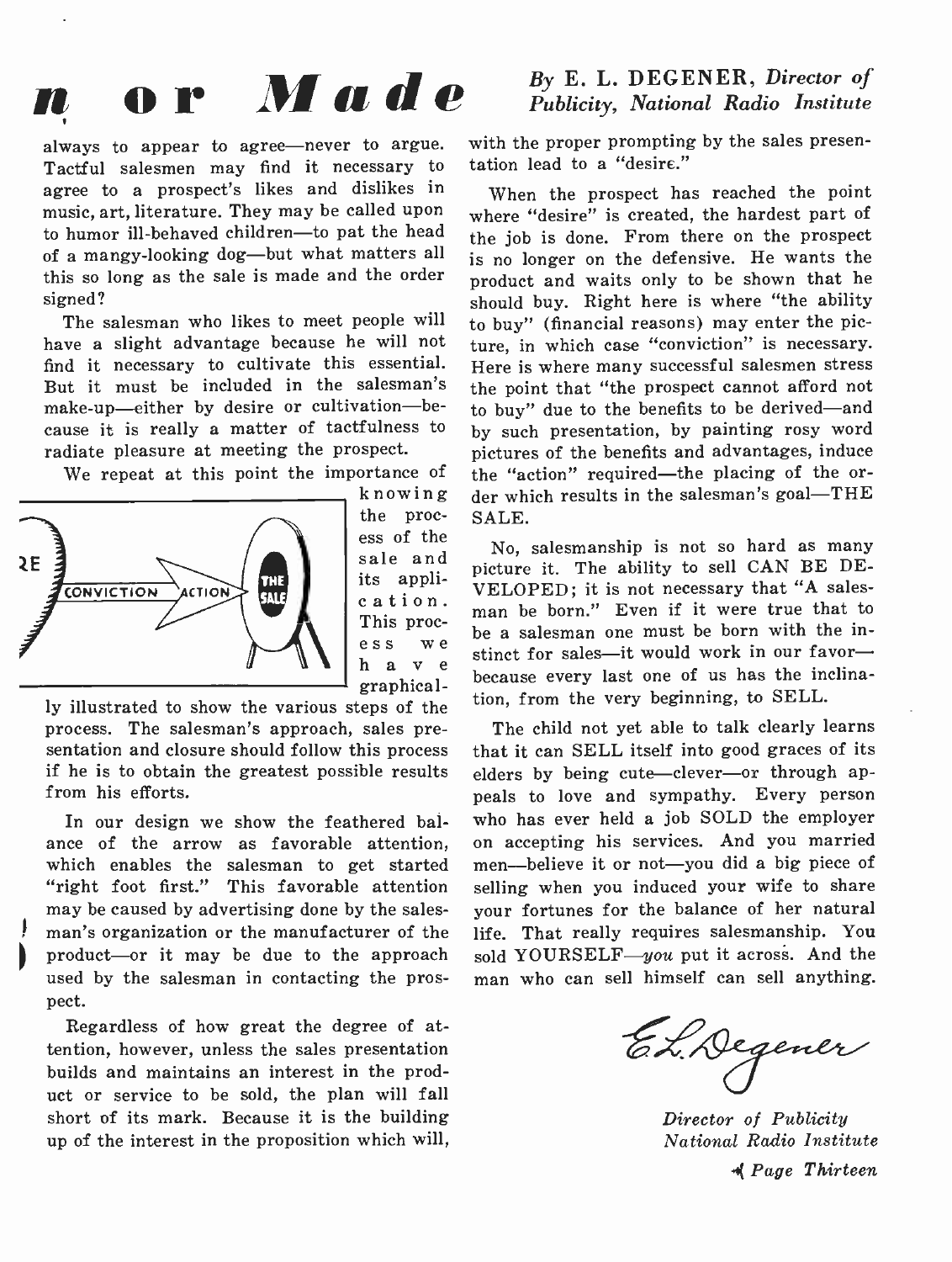## The Stationery Survey

(Continued from the last issue of National Radio News)

#### John J. Reider, St. Paul, Minn.

In our opinion you have too much on your used in some parts of the stationery. This is card - giving it a crowded appearance. It merely to make the message more readable. might be well to do away with the illustration, also rewrite the copy for your card to eliminate everything not absolutely essential. Furnate everything not absolutely essential. Fur-<br>the only suggestion we have to offer you is<br>thermore, you are probably paying extra to with reference to the post card circular. In<br>have these cards made in the form of blotte have these cards made in the form of blotters. one instance you use the word "Cheap." We We believe that business cards are too small to suggest that in any case where you want to We believe that business cards are too small to serve this purpose; the average person requiring a larger blotter, therefore this extra expense is not justified.

#### Weber's Radio Service, Bellevue, Pa.

It might be well to do away with the use of the Old English type face headlines wherever they are used and substitute an ordinary Gothic<br>or the type face you have used on your busi-<br>Neat and to the point. No useless frills or ness cards and circular. Old English type is decorations. Your letterhead could carry two<br>too decorative; it is harder to read than some small lines of copy—one in the upper right and of the other type faces and consequently is one in the upper left-hand corner, mentioning<br>not well regarded by modern business men. Some form of service without injuring your not well regarded by modern business men. In all, however, you have a very good stationery layout.

#### Lloyd's Radio Service, Willmar, Minn.

Your business card is one of the best we stationery—it seems to be O.K.<br>have seen in this survey. It is easy to read— stationery—it seems to be O.K. it tells exactly the story that it should and shows a judicious use of type. Your letterhead is also good. The layout on your statement might easily be used for a rich looking letter-<br>head---particularly if it were reproduced in<br>two colors. However, we feel that your material should serve its purpose very well in its present form.

#### H. E. Monroe, Putney, Vt.

We have no criticism whatever to offer on the find Situation card that you had pub-<br>your stationery. Your envelope, letterhead and the self-self and should meet the function billhead all present a well -balanced appearance and show care in arrangement.

#### Gordon D. Brooks, Chatham, Ont., Canada.

One suggestion occurred to us—that the peri-<br>ods should be omitted between the call letters of the station on the envelope and on the two cards where such punctuation is used. It has the various fire signals until Mr. Conway become the general procedure in the Radio in-<br>struck upon the idea of publishing a card of become the general procedure in the Radio industry not to use periods to separate call letters of broadcasting stations. They are not abbreviations of any sort, hence a period is not justified. One other point occurs to us—that has been very favorably rection it might be better to substitute a straight in his community.—EDITOR. it might be better to substitute a straight

#### Page Fourteen  $\blacktriangleright$

Gothic type face in place of the Old English merely to make the message more readable.

#### Allen L. R. Waltz, Pocono Lake, Pa.

with reference to the post card circular. In use the idea conveyed by this word, you use "inexpensive" instead. "Cheap" always gives the impression of something that is not worth very much, whereas "inexpensive" does not have this drawback.

#### Parkhurst Radio Service, Manchester Depot, Vt.

decorations. Your letterhead could carry two layout and might be valuable. However, the stationery is very good in its present form.

#### Jack's Radio Shop (A. Clark), Iliss, Colo.

Good work. We have no comments on your

#### Horace B. Conway, South Nyack, N. Y.

We believe that your business card would present a better balance if the three center lines—the ones with the name, the address and the term "Expert Radio-Trician"—were closed<br>in a bit—without so much white space in between them. The line "Endorsed by National Radio Institute, Washington, D. C." could then be dropped down toward the bottom of the card. The "FIRE SIGNALS" card that you had pubtake advantage of special opportunities for building good will. It is easy to understand how people in your community appreciate this list.

The stationery of Radio Station CFCO, munity. They have a fire signal that can be which you sent in, is good, snappy material. heard three miles and naturally everyone is Mr. Conway resides in a small rural com- munity. They have a fire signal that can be heard three miles and naturally everyone is interested in knowing the location of a fire when one occurs. No general list had ever been published in this town to show the meaning of the various fire signals until Mr. Conway the folder type containing these signals and an ad for his own Radio service organization. It is a big business builder for him because it has been very favorably received by the public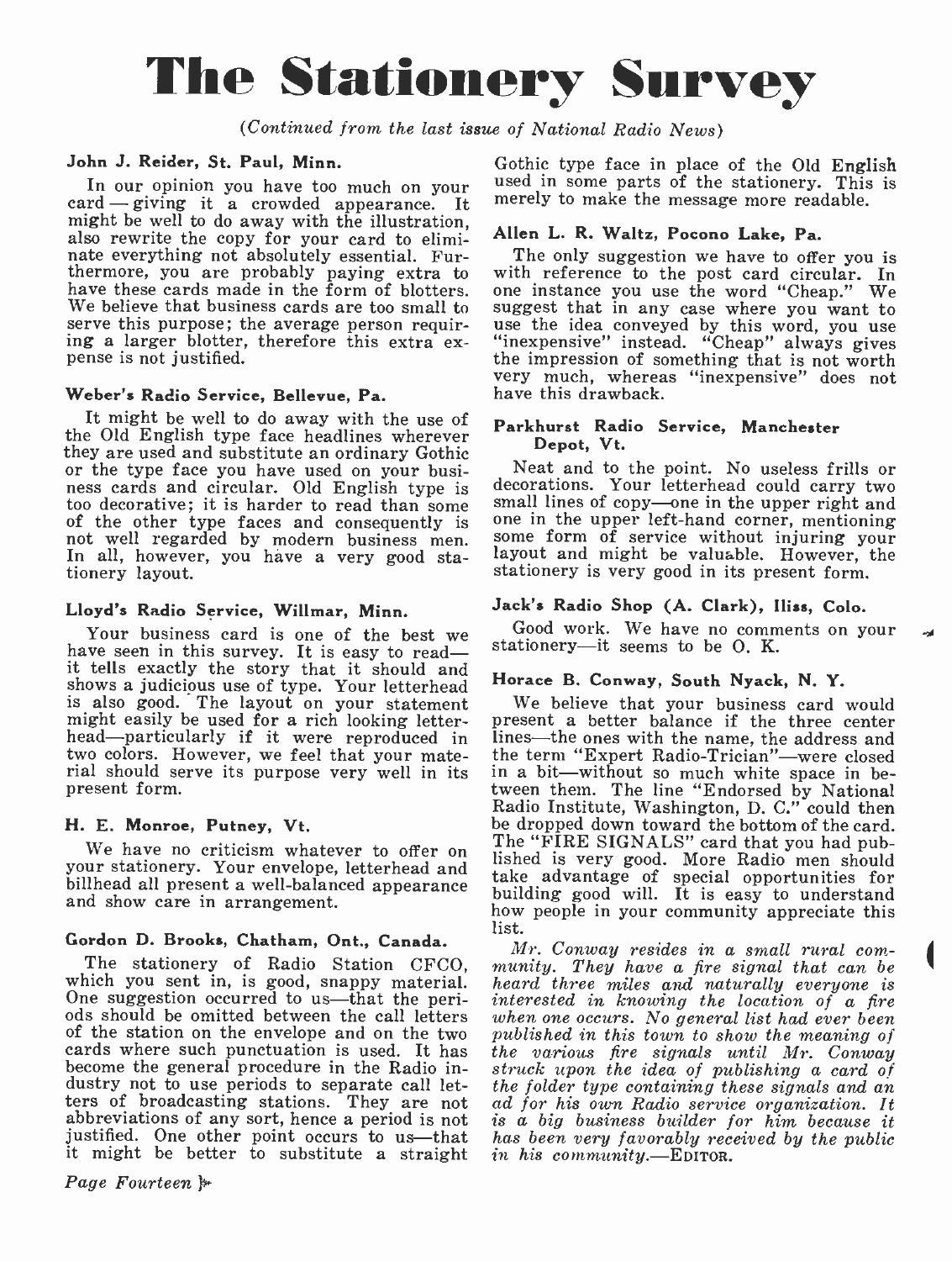## A Message From President Smith (Continued from page 2)

search engineers, and department managers.<br>Since there are hundreds of Radio manufac-  $\triangle$  SURVEY recently made by the Depart-Since there are hundreds of Radio manufacturers of sets, parts, and tubes, you can readilly see that there are many excellent jobs in this branch of the Radio industry.

If you are interested in Aviation, you will perhaps be surprised to know that Radio has become practically indispensible for safe flying. So much progress has been made in Aviation-Radio that the United States Government now issues a special Radio operators license for Airplane service. If you like thrills, adventure and good pay, here you can get all three in one job.

And now Radio is invading the automobile field. The American people have been quick to appreciate the delights of motoring plus Radio entertainment at the same time. Many automobile manufacturers are equipping their cars with antennas, while some forty manufacturers are now engaged in turning out complete automobile Radio sets. The job of installing these thousands of Radio sets is more difficult than the installation of an ordinary home receiver, and requires more technical knowledgeknowledge, however, which may be acquired by study.

Hundreds of cities are putting their Police Departments on a Radio basis. This work calls is necessary to keep records, but they, as a<br>for men with specialized training in both ends general rule, either are too busy or feel that for men with specialized training in both ends of Radio-transmitting and receiving. Only trained men are entrusted with the work of installation and service.

Another field where Radio is rendering a very great and important service is in the Talking Moving Picture industry. There are about 22,000 moving picture theatres in the United States and the large majority of these are now showing talking movies. A large proportion of the remainder will probably be equipped with sound apparatus within the next<br>few years. As this comes about, it will mean few years. As the comes about the instant mean many additional opportunities for trained men The average merchant, with a little help, who can install, operate and service talking can install and operate a simple system th picture equipment. The pay for this work runs well above that of a skilled mechanic, depend-

## KEEP RECORDS OF YOUR **BUSINESS**

by Graduate R. L. Mackenzie, Brooklyn, N. Y.

ASURVEY recently made by the Depart-ment of Commerce to determine the causes of failure of thirty retail stores revealed that twenty -one of the thirty merchants never made up a profit and loss statement or balance sheet. Three had no books whatever and eighteen used only a notebook to record purchases and sales.

It is a well known fact that the owner who manages his own business feels that because of his intimate contact with the details of his enterprise, accounting records are not essen tial to profitable operation. The numerous casualties among retail stores emphasizes the common knowledge that too many businesses are being operated on guesses and estimates.

Every person in business, regardless of whether he devotes all or part of his time, should know whether he is operating at a profit or loss. Records alone will show when costs are excessive, when working capital is depleted, and when too much is invested in equipment and merchandise.

We must be careful when installing books of record to make the system it the business and not do as so many do, make the business fit the system. Most merchants realize that it is necessary to keep records, but they, as a they do not know enough about bookkeeping to set up their own system, therefore they employ the services of some bookkeeper or accountant who may or may not be qualified to open up a set of books that will supply the required information. Oftentimes the system installed is so complicated that it requires the services of an accountant or bookkeeper to keep it up -to -date, usually the business is in no position to stand the extra expense involved in hiring an outsider, the merchant becomes discouraged and lets the whole thing drop.

can install and operate a simple system that will supply him with all the information neces sary in the proper conduct of his business. By

(Page 16, please)

(Page 16. please)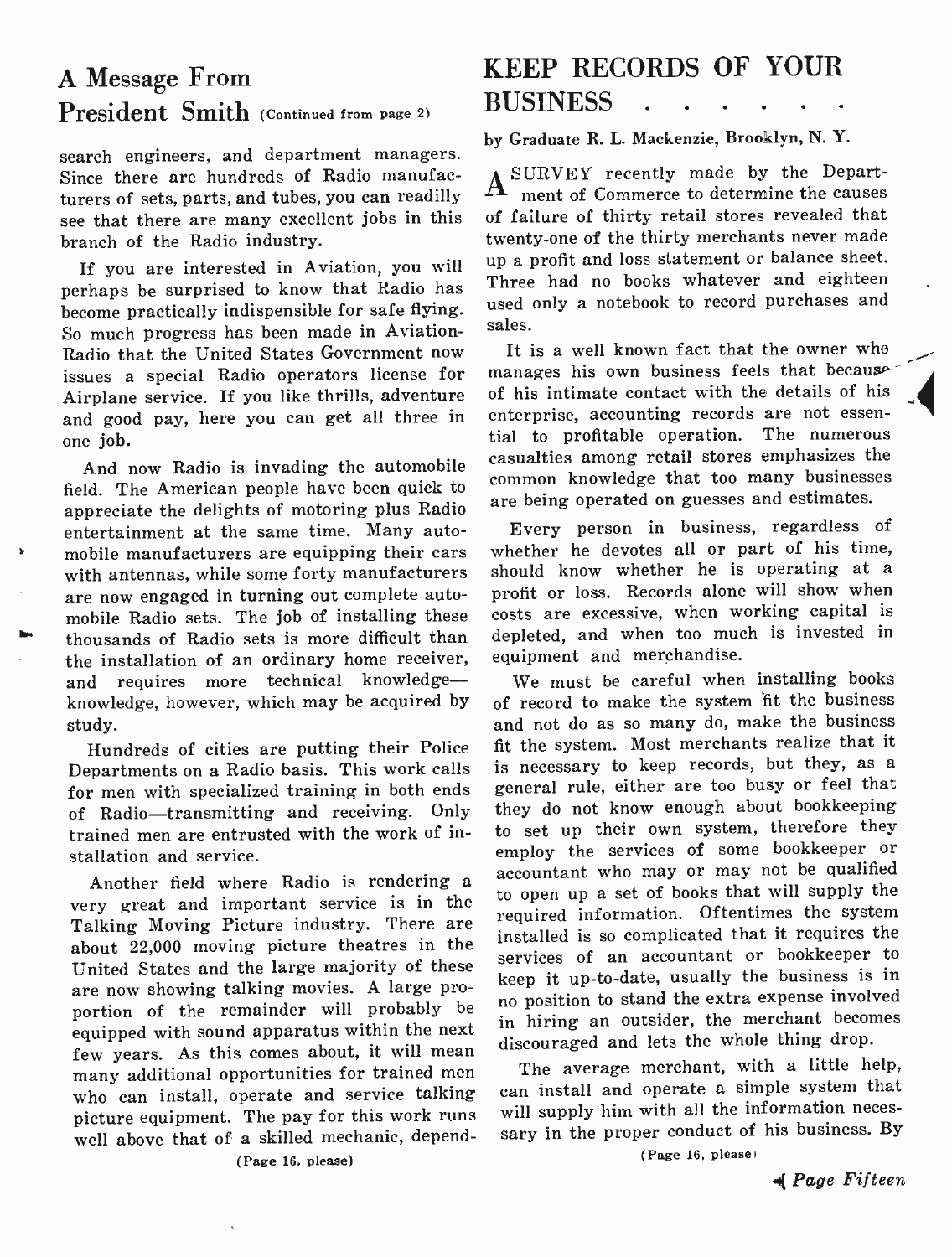### Keep Records of Your Business

#### (Continued from page 15)

devoting fifteen or twenty minutes a day to writing up his records he will not only be in a position to supply his bank or creditors with information pertaining to his financial condition, but will know from time to time his exact perts are required. And the sound equipment progress.

The following appears in the report previ-<br>ously mentioned made by the Department of<br>Commerce: "The chances of permanent success are indeed remote unless a merchant knows his operating costs and maintains inwhows ms operating costs and maintains in-<br>ventory records. The absence of an adequate  $\epsilon_{\text{rel}}$ . system of accounting records is also an indicator of unprogressive and inefficient management. While the use of the best accounting system does not insure the success of a business, yet, if used intelligently, it will enable ness, yet, if used intelligently, it will enable called merchandising and for the great field of<br>a manager to guide the future course of his commerce—who like to meet people in a busi-<br>business from a knowledge hased on re business from a knowledge based on results of ness way—traveling for a Radio manufacturer past efforts." past efforts."

Out in Oregon they have a weather man who doesn't believe in doing things half way. When he says "SNOW" he means just that! National Radio News' Photographic Depart-National Radio News' Photographic Depart-<br>ment by student Arthur M. Parsons, Cascade board ship is very attractive. The pay is good.<br>Summit, Ore. When this photo was taken they The work is easy, and the operator ranks with had 124 inches of snow on the ground. The building is Mr. Parson's home. O. K. Arthur. if one of your lessons is delayed a bit next veins are eager to become licensed operators winter we'll know the mail man is buried ten feet under.



Page Sixteen  $\mathbb{R}$ 

## A Message From President Smith (Continued from page 15)

ing upon the kind of service rendered. In the making of every talking moving picture, the services of a number of sound equipment exis operated entirely on Radio principles-the principle of the vacuum tube. This work not only pays well, but it is also full of thrills and action.

Allied to talking pictures are public address systems, as adapted to auditoriums, hotels, fitable employment for Radio men with a thorough knowledge of public address equipment.

For those who have a flare for that branch commerce--who like to meet people in a busially trained salesman who thoroughly knows his business is always in demand, and is well paid. There is a big future in this Radio merchandising field.

Then, for the fellow who craves adventure and travel and the glamour and romance of board ship is very attractive. The pay is good. the ships' officers. No wonder that lads with the lure of the wanderlust racing through their and sail the Great Lakes and the Seven Seas, where romance and pleasure and new sights are waiting at every port.

Now, Television comes knocking at the door for admission. A few years ago, Television was considered merely a fantastic dream. Today it is an amazing reality-approaching the point where it will be commercially practicable. Already there are some twenty stations engaged in transmitting pictures by Television for experimental purposes. And several stations are already broadcasting Television programs on regular schedules for reception in those homes equipped with Television receiving sets. While these sets are as yet by no means

(Page 22, please)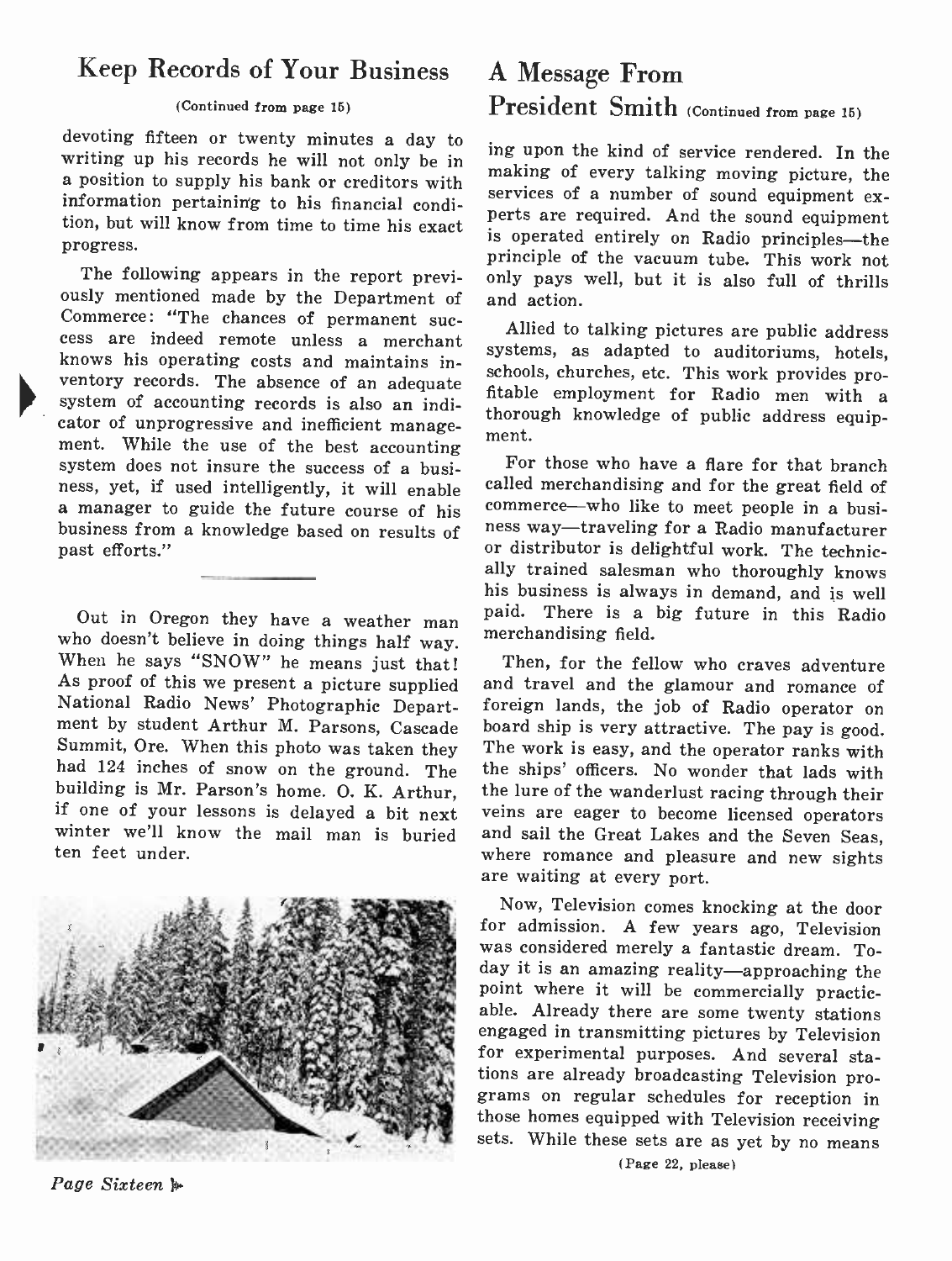

The Philco Radio Model 81 is a four tube superheterodyne receiver combining Standard broadcast dynamic speaker. The same superheterodyne circuit is used for Standard broadcast and police reception. The intermediate frequency for tuning the I. F. transformer is 460 kilocycles. The power consumption of the Model 81 is 46 watts.

#### Table 1-Tube Socket Data\* Power Line Voltage 115 Volts

| Circuit                    | Det. | 2nd  | 0 <sub>ut</sub> | Rec-   |
|----------------------------|------|------|-----------------|--------|
|                            | Oač. | Det. | put             | tifier |
| <b>Type Tube</b>           | 77   | 77   | 42              | 80     |
| Filament Volts-F to K      | 6.3  | 6.3  | 6.3             | 5.0    |
| Plate Volts-P to K         | 240  | 75   | 240             | 425    |
| Sereen Grid Volts-SG to K  | 85   | 40   | 250             | . .    |
| Control Grid Volts-CG to K | 5.6  | .6   | 2.3             | . .    |
| Cathode Volts-K to F       | 24.5 | 16   | 16.2            | . .    |

Table 2-Power Transformer Data

| <b>Terminal</b> | A. C. Volta | Circuit        | Color               |
|-----------------|-------------|----------------|---------------------|
| $1 - 2$         | $105 - 125$ | Primary        | White               |
| $3 - 5$         | 6.3         | Filament       | Black               |
| $6 - 7$         | 5.0         | Filament of 80 | Blue                |
| $8 - 10$        | 630         | Plates of 80   | Yellow              |
| 4               | . .         | Center Tap     | <b>Black-Yellow</b> |
|                 |             | of $3-5$       | Tracer              |
| 9               | . .         | Center Tap     | Yellow-Green        |
|                 |             | of $8-10$      | Tracer              |

\*All of the above readings were taken from the underside of the chassis, using test prods and leads with a suitable A. C. voltmeter for filament<br>voltages and a bigh reastance multirange D. C. voltmeter for shi other readin



Terminal Arrangement of Tube Sockets Viewed from Under Side of Chassis

SO Socket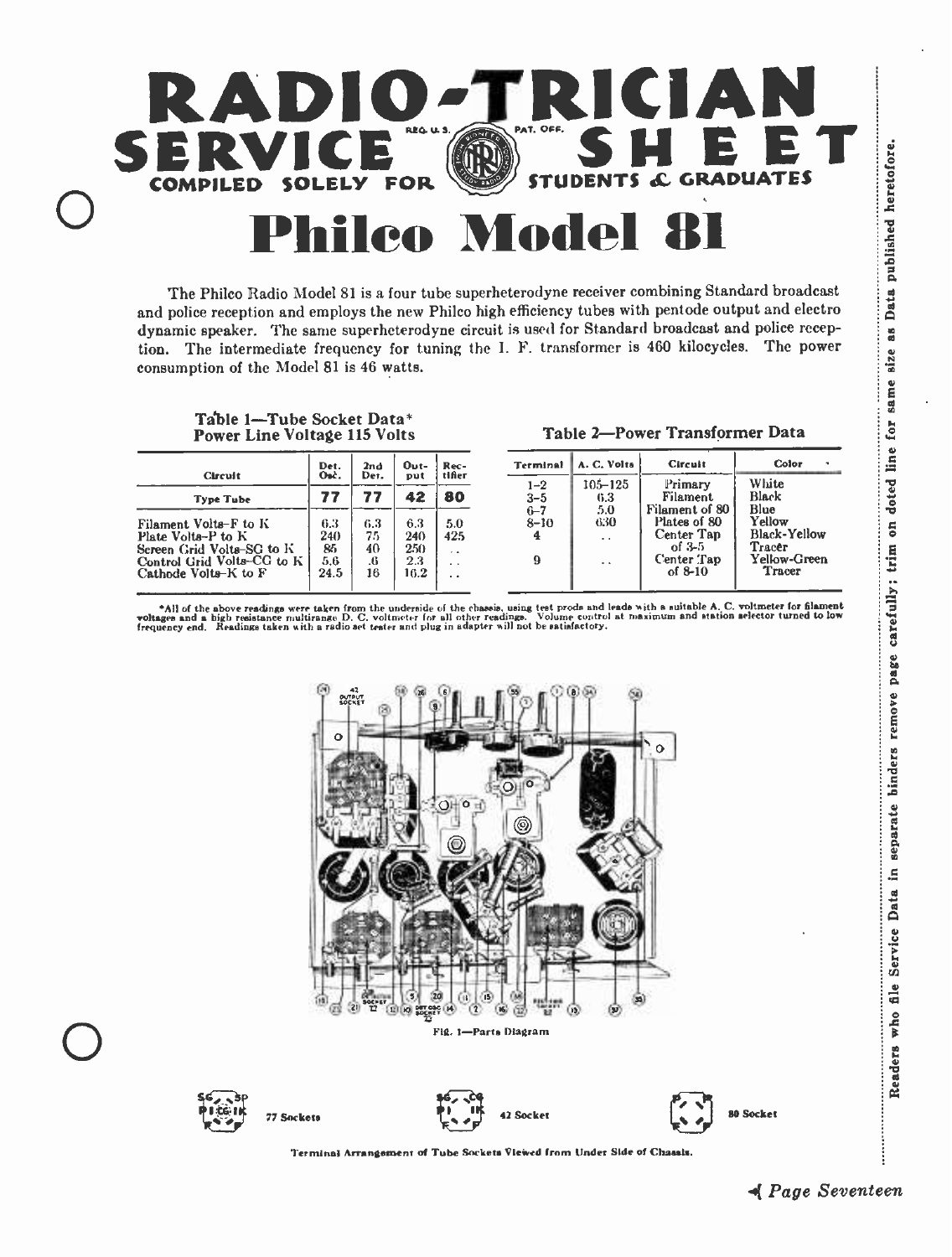## Philco Model 81

ê



Pig. 2- Schematic Wiring Diagram Note @-This capacity obtained by pair twisted wires.

| REPLACEMENT PARTS MODEL 81                                                                                                                                                                                     |                                                                                                                                                                                                                                                                                                                                                                                                                                                                                                                             |             |                   |               |                                                                       |                      |          |                   |
|----------------------------------------------------------------------------------------------------------------------------------------------------------------------------------------------------------------|-----------------------------------------------------------------------------------------------------------------------------------------------------------------------------------------------------------------------------------------------------------------------------------------------------------------------------------------------------------------------------------------------------------------------------------------------------------------------------------------------------------------------------|-------------|-------------------|---------------|-----------------------------------------------------------------------|----------------------|----------|-------------------|
| No. on                                                                                                                                                                                                         |                                                                                                                                                                                                                                                                                                                                                                                                                                                                                                                             |             |                   | No. on        |                                                                       |                      |          |                   |
| Figs.                                                                                                                                                                                                          | Deacription                                                                                                                                                                                                                                                                                                                                                                                                                                                                                                                 | Part No.    | <b>Llat Price</b> | Figs.         | <b>Dexcription</b>                                                    |                      | Part No. | <b>List Price</b> |
| $\odot$ $\odot$                                                                                                                                                                                                | Volume Control*.                                                                                                                                                                                                                                                                                                                                                                                                                                                                                                            | 33-5002     | .75               | ⋒             | Resistor (Yellow-White-                                               |                      |          |                   |
|                                                                                                                                                                                                                | Antenna Transformer . 32-1030                                                                                                                                                                                                                                                                                                                                                                                                                                                                                               |             | .50               |               | Yellow)<br>and a strainer                                             |                      | 4517     | .25               |
|                                                                                                                                                                                                                | Tuning Cond. Assembly . 31-1006                                                                                                                                                                                                                                                                                                                                                                                                                                                                                             |             |                   |               | Condenser<br>and a state of the state                                 |                      | 7625-B   | .12               |
|                                                                                                                                                                                                                | Compensating Condenser<br>(Part of ③)                                                                                                                                                                                                                                                                                                                                                                                                                                                                                       |             |                   | 900           | Output Transformer<br>Voice Coil and Cone                             |                      | 2660     | 1.25              |
|                                                                                                                                                                                                                | Cond. (Red and Black)                                                                                                                                                                                                                                                                                                                                                                                                                                                                                                       | $-7007$     | .25               |               | Assembly $\ldots$ $\ldots$                                            |                      | 02861    | .60               |
|                                                                                                                                                                                                                | Frequency Switch 42-1000                                                                                                                                                                                                                                                                                                                                                                                                                                                                                                    |             |                   | $\circledast$ | Speaker Field and Bucking                                             |                      |          |                   |
| 9999999                                                                                                                                                                                                        | Cond. (Orange and Yellow) 30-1000                                                                                                                                                                                                                                                                                                                                                                                                                                                                                           |             | .20               |               | $Coil$ (with $Pot)$                                                   |                      | 02667    | 2.00              |
|                                                                                                                                                                                                                | Compensating Condenser.                                                                                                                                                                                                                                                                                                                                                                                                                                                                                                     | 04000-S     | .25               |               | Pilot Light<br>the contract of the con-                               |                      | 6608     | .14               |
|                                                                                                                                                                                                                | Compensating Condenser.                                                                                                                                                                                                                                                                                                                                                                                                                                                                                                     | 04000-X     | .16               | ۰۰<br>۵       | "On-Off" Switch" $\ldots$                                             |                      | 6416-W   | .40               |
|                                                                                                                                                                                                                | Resistor (Blue-Black-Red)                                                                                                                                                                                                                                                                                                                                                                                                                                                                                                   | 7352        | .25               |               | Power Transformer-50-60                                               |                      |          |                   |
|                                                                                                                                                                                                                | Compensating Condenser                                                                                                                                                                                                                                                                                                                                                                                                                                                                                                      |             |                   |               | $Cycles$                                                              |                      | 7421     | 2.75              |
|                                                                                                                                                                                                                | $(I.F. Primary)$ . 04000-A                                                                                                                                                                                                                                                                                                                                                                                                                                                                                                  |             | .12               |               | Power Transformer-25-40                                               |                      |          |                   |
|                                                                                                                                                                                                                | Oscillator Coil 32-1031                                                                                                                                                                                                                                                                                                                                                                                                                                                                                                     |             | .75               |               | $Cycles$                                                              |                      | 7422     | 4.00              |
| 8                                                                                                                                                                                                              | Compensating Condenser                                                                                                                                                                                                                                                                                                                                                                                                                                                                                                      |             |                   |               | Power Transformer-50-60                                               |                      |          |                   |
|                                                                                                                                                                                                                | (Low Frequency)                                                                                                                                                                                                                                                                                                                                                                                                                                                                                                             | 04000-S     | .25               |               | Cycles, 250 Volts                                                     | $\sim$ $\sim$ $\sim$ | 7423     | 2.75              |
|                                                                                                                                                                                                                | Resistor (White-Black-Red)                                                                                                                                                                                                                                                                                                                                                                                                                                                                                                  | 7501        | .25               |               | Condenser (Double)                                                    |                      | 3793-R   | .25               |
| 888                                                                                                                                                                                                            | Condenser                                                                                                                                                                                                                                                                                                                                                                                                                                                                                                                   | 4989-B      | .22               | 908           | Resistor (Wire Wound)                                                 |                      | 7465     |                   |
|                                                                                                                                                                                                                | Resistor (Brown-Blue-                                                                                                                                                                                                                                                                                                                                                                                                                                                                                                       |             |                   |               | Electrolytic Condenser                                                |                      |          | .12               |
|                                                                                                                                                                                                                | $0$ range $) \cdot \cdot \cdot \cdot \cdot$                                                                                                                                                                                                                                                                                                                                                                                                                                                                                 | 7500        | .40               |               |                                                                       |                      | 7558     | 1.25              |
| ଊ                                                                                                                                                                                                              | <b>Compensating Condenser</b>                                                                                                                                                                                                                                                                                                                                                                                                                                                                                               |             |                   | இ             | $(8 \text{ Mfd.})$<br>Electrolytic Condenser                          |                      |          |                   |
|                                                                                                                                                                                                                | (Part of ③)                                                                                                                                                                                                                                                                                                                                                                                                                                                                                                                 |             |                   |               |                                                                       |                      |          |                   |
|                                                                                                                                                                                                                | I.F. Transformer                                                                                                                                                                                                                                                                                                                                                                                                                                                                                                            | 06100       | 1.25              |               | $(4 \text{ Mfd.}) \cdot \cdot \cdot \cdot \cdot \cdot \cdot$<br>Bezel |                      | 7467     | 1.25              |
| 8                                                                                                                                                                                                              | Resistor (Mounted on I.F.                                                                                                                                                                                                                                                                                                                                                                                                                                                                                                   |             |                   |               | and the state of the state                                            |                      | 7417     |                   |
|                                                                                                                                                                                                                | Transformer)                                                                                                                                                                                                                                                                                                                                                                                                                                                                                                                | 6010        | .25               |               | Tube Shield                                                           |                      | 7172     | .12               |
| ∞                                                                                                                                                                                                              | Compensating Condenser                                                                                                                                                                                                                                                                                                                                                                                                                                                                                                      |             |                   |               | $\text{Knob}$ (Large) $\ldots$ $\ldots$                               |                      | 03063    | .08               |
|                                                                                                                                                                                                                | $(I.F.$ Secondary $\big)$                                                                                                                                                                                                                                                                                                                                                                                                                                                                                                   | $04000 - D$ | .10.              |               | Knob (Small)                                                          |                      | 03064    | .06               |
|                                                                                                                                                                                                                | Compensating Condenser.                                                                                                                                                                                                                                                                                                                                                                                                                                                                                                     | 04000       | $.16 -$           |               | Knob Spring.                                                          |                      | 5262     | $.35$ per $C$     |
| 8                                                                                                                                                                                                              |                                                                                                                                                                                                                                                                                                                                                                                                                                                                                                                             |             |                   |               | Grid Clip $\ldots$ , $\ldots$ , $\ldots$                              |                      | 4897     | $.30$ per $C$     |
|                                                                                                                                                                                                                | Resistor (Brown-Black-                                                                                                                                                                                                                                                                                                                                                                                                                                                                                                      |             |                   |               | Four Prong Socket                                                     |                      |          |                   |
|                                                                                                                                                                                                                | Green) $\ldots$ $\ldots$ $\ldots$                                                                                                                                                                                                                                                                                                                                                                                                                                                                                           | 4409        | .25               |               | Assembly $\ldots$ , $\ldots$                                          |                      | 5026     | .08               |
| ☜                                                                                                                                                                                                              | Resistor (Brown-Black-                                                                                                                                                                                                                                                                                                                                                                                                                                                                                                      |             |                   |               | Six Prong Socket Assembly                                             |                      | 6417     | .10.              |
|                                                                                                                                                                                                                | Orange) $\ldots$ .<br>$\cdot$ $\cdot$                                                                                                                                                                                                                                                                                                                                                                                                                                                                                       | 4412        | .25               |               | Chassis Mounting Screw.                                               |                      | W-567    |                   |
| 8                                                                                                                                                                                                              | Condenser (Double) $\ldots$                                                                                                                                                                                                                                                                                                                                                                                                                                                                                                 | 7762-B      | .20 <sub>0</sub>  |               |                                                                       |                      |          | $2.40$ per C      |
|                                                                                                                                                                                                                | Resistor (Red-Yellow-                                                                                                                                                                                                                                                                                                                                                                                                                                                                                                       |             |                   |               | Chassis Mounting Washer. W-315                                        |                      |          | .40 per $C$       |
|                                                                                                                                                                                                                | Yellow)<br>$\mathbf{1} \times \mathbf{1} \times \mathbf{1} \times \mathbf{1} \times \mathbf{1} \times \mathbf{1} \times \mathbf{1} \times \mathbf{1} \times \mathbf{1} \times \mathbf{1} \times \mathbf{1} \times \mathbf{1} \times \mathbf{1} \times \mathbf{1} \times \mathbf{1} \times \mathbf{1} \times \mathbf{1} \times \mathbf{1} \times \mathbf{1} \times \mathbf{1} \times \mathbf{1} \times \mathbf{1} \times \mathbf{1} \times \mathbf{1} \times \mathbf{1} \times \mathbf{1} \times \mathbf{1} \times \mathbf{$ | 4410        | .25               |               | Pilot Lamp Shield. 5760                                               |                      |          |                   |
| *On later production (run No. 3 and above, rubber stamped in a star on back of chassis) volume control 1 and on-off switch (2) was combined.<br>This new volume control and on-off ewitch is Part Number 7439. |                                                                                                                                                                                                                                                                                                                                                                                                                                                                                                                             |             |                   |               |                                                                       |                      |          |                   |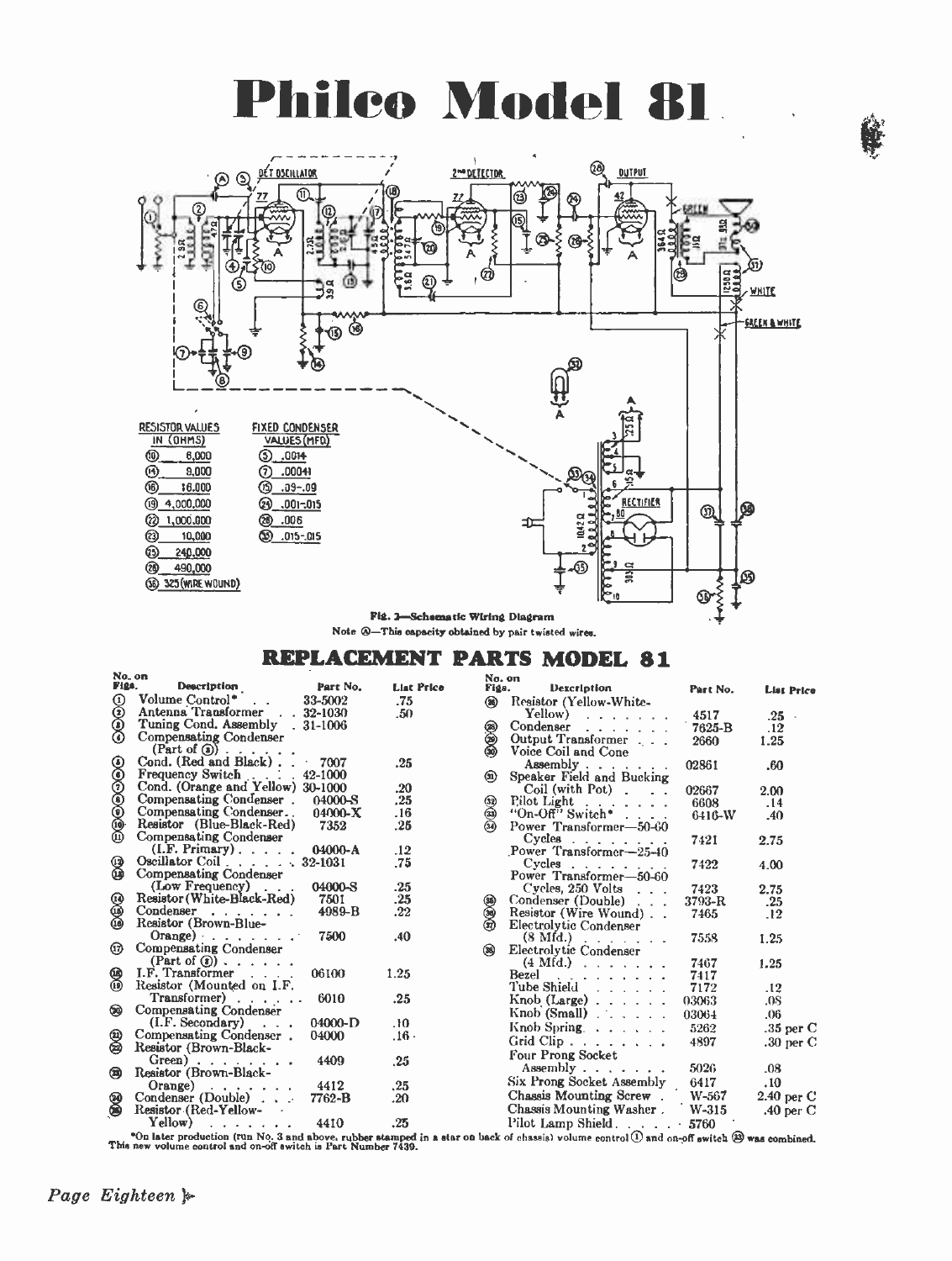

### Pittsburgh Local

T. A. Deschantz, who is so ably conducting the business of the Alumni Local Chapter in Pittsburgh, Pa., announces a change of meeting rooms.

Until further notice meetings, both regular and special, will be held at Local Headquarters, 1216 Coal St., Wilkinsburg, Pittsburgh, Pa.

Arrangements are being made for a big banquet and outing with the entire local mem bership behind the movement to make it a success.<br>You students in Pittsburgh and the sur-

rounding territory, drop in at Local Headquarters—meet Mr. Deschantz—attend a meeting-get acquainted. Last January your editor had that opportunity-to meet all the Pittsburgh members—and you'd have to travel a long way to find a finer group of boys.

## Cleveland Local

Definite plans are being laid for a worthwhile organization in the Cleveland section, where the Local is under the direction of Charles Jesse-an old timer in the Radio and Electrical fields.

Jesse has found it necessary to move very cautiously with his Local organization, due to some particularly adverse economic conditions in that locality, but knowing Charlie as we do we can promise a wide-awake, up-to-theminute organization. We've already had some experience with him as an organizer and he'll

show the Cleveland Local boys a real plan for making money.

Buffalo and Pittsburgh must look to their laurels when Charlie goes into action.

### Buffalo Local

Well, the boys in Buffalo put across that card party and entertainment they had been planning. From the program we received it must have been a good party. (Sorry we missed it, Ted.)

Ted Telaak, the Kingfish of the Buffalo Chapter, had the hearty cooperation of every man<br>in his Local—and we want to take this opportunity to publicly thank and congratulate every one of them for the loyalty shown.

\* \* \*

Things have been progressing very well with the three Local Chapters which were organized to test the feasibility of the plan. There's a possibility of one or more new Chapters being organized between now and the first of the year. Where? You guess-we don't know  $either = YET$ .

"My own observation leads me to believe that in many parts of the country we have tended to an educational system devised too greatly for academic training and professional careers. We know that already many of these professions are over -supplied and it is a fair guess that in the coming generation we shall devote more attention to educating our young<br>men for vocation pursuits . . ."---FRANKLIN DELANO ROOSEVELT (Oct. 13, 1932).

.4 Page Nineteen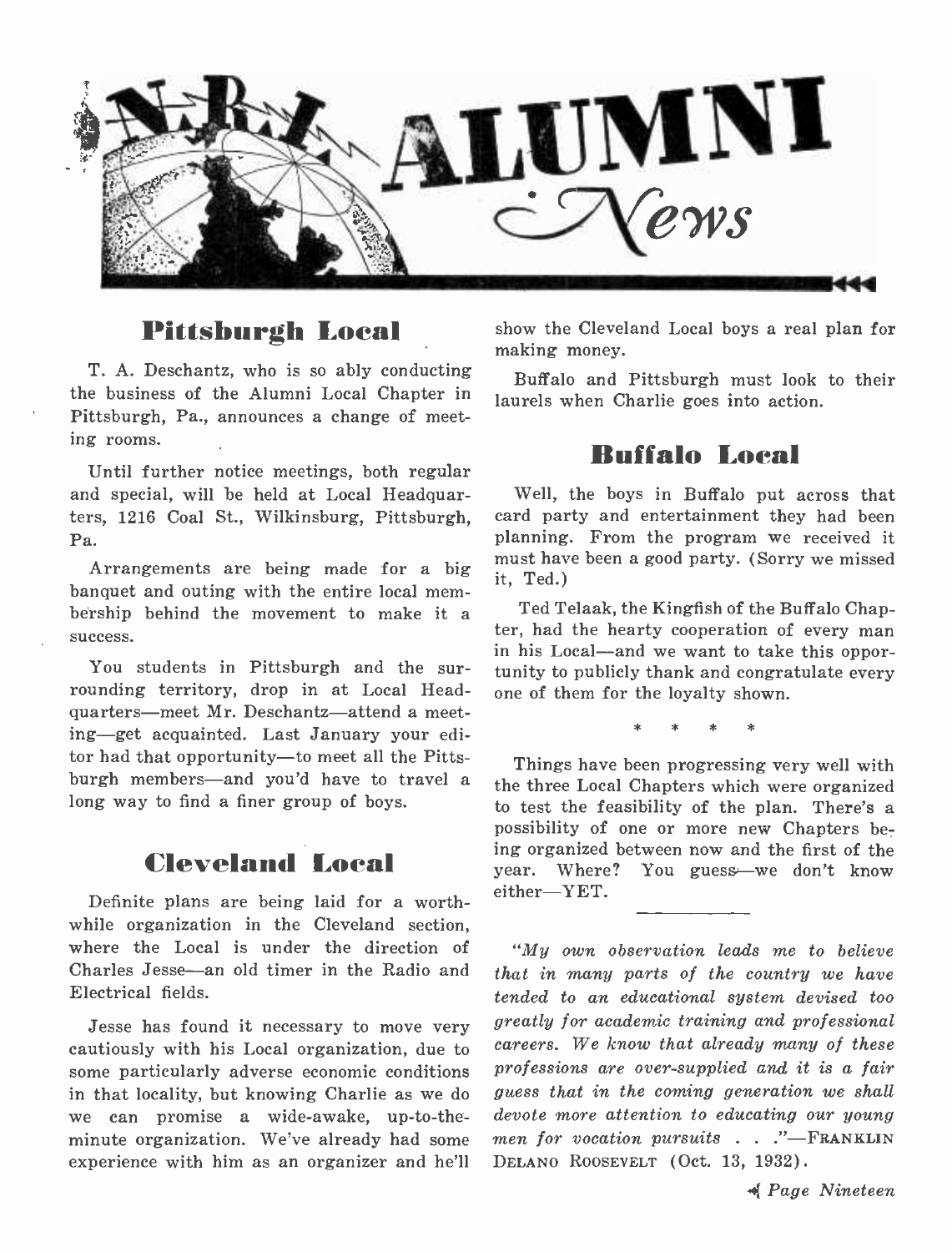## Give Some Thought to the Coming Elections

 $A<sup>S</sup>$  we come to the end of another year, ac-<br>cording to the constitution and by-laws of the N. R. I. Alumni Association it becomes the duty of all members to nominate and later to elect men to fill the various offices of the Association.

A number of the existing officers feel that having served one term it is time for other members to step in and take up the reins.

The present officers are as follows: K. W. Griffith, President, Little Rock, Ark.; Harry Barschdorf, Vice -President, Adams, Mass.; F. A. Parkins, Vice -President, Oglethorpe U., Ga.; Hoyt Moore, Vice -President, Indianapolis, Ind.; Fred A. Nichols, Vice -President, Denver, Colo.; Earl Merryman, Secretary, Washington, D. C.; P. J. Murray, Exec. Secretary, Washington, D. C.

The selection of officers from a group of three thousand—many of whom are strangers to each other, is not easy. However, our Local Chapter organization is a step forward to acquaint members, one with another. As this move progresses we'll, all be better acquainted - -and our elections much simpler.

The Chairmen of these Locals are in a fair way to become officers of the National Association by reason of the admiration they have created for themselves among brother Alumni members-for the courageous, whole-hearted organization work they have done.

We have received many suggestions as to officers for the year of 1934. Some of the more prominently mentioned are the following: Theodore Telaak, Chairman of the Buffalo Local; T. A. Deschantz, Chairman of the Pittsburgh Local; Charles Jesse, the man who is getting the Cleveland Chapter in line; James Kearns, a live -wire in Brooklyn; Heinz Mueller, of Chicago, who was prominent in last year's voting; John Gantt, of Washington, a candidate for the secretaryship last year.

But according to the constitution and bylaws, no nomination or election can be made except in the prescribed manner as follows:

The entire membership must be requested to submit the names of two men for each office. The two high scorers for each office will be selected as candidates for the final run-off and it is then the duty of the members to choose between these finalists and thereby elect officers for the year.

Our members usually select men for their known service to the Radio Industry-their known service to our Association.

The next issue of National Radio News will bring to each member a nomination blank. You are expected to fill in this blank and return it within forty -eight hours of its receipt.

The next following issue of National Radio News will bring the final ballot. Again you are expected to return the ballot in forty -eight hours. Bear in mind the responsibility of every member of this Association in connection with the nomination and election. We've always had the finest cooperation in the past-in fact, that cooperation is one of the traditions of this Association. It must continue as the keynote of the N. R. I. Alumni Association.

This has been the most successful year in the existence of our Alumni Association, despite the economic stress on this country during 1933. With business on the up-grade, money being released by banks, the wheels of industry turning again, Radio preparing for another big boom season, we will push our Association to a new high peak in 1934. I'll do my best here at National Headquarters to carry our program to a satisfactory conclusion, but as our Association President K. W. Griffith has so wisely said: "This is our job, not mine." It is only with the hearty cooperation of every last one of you men out in the field that we can put it across. I'm counting on you!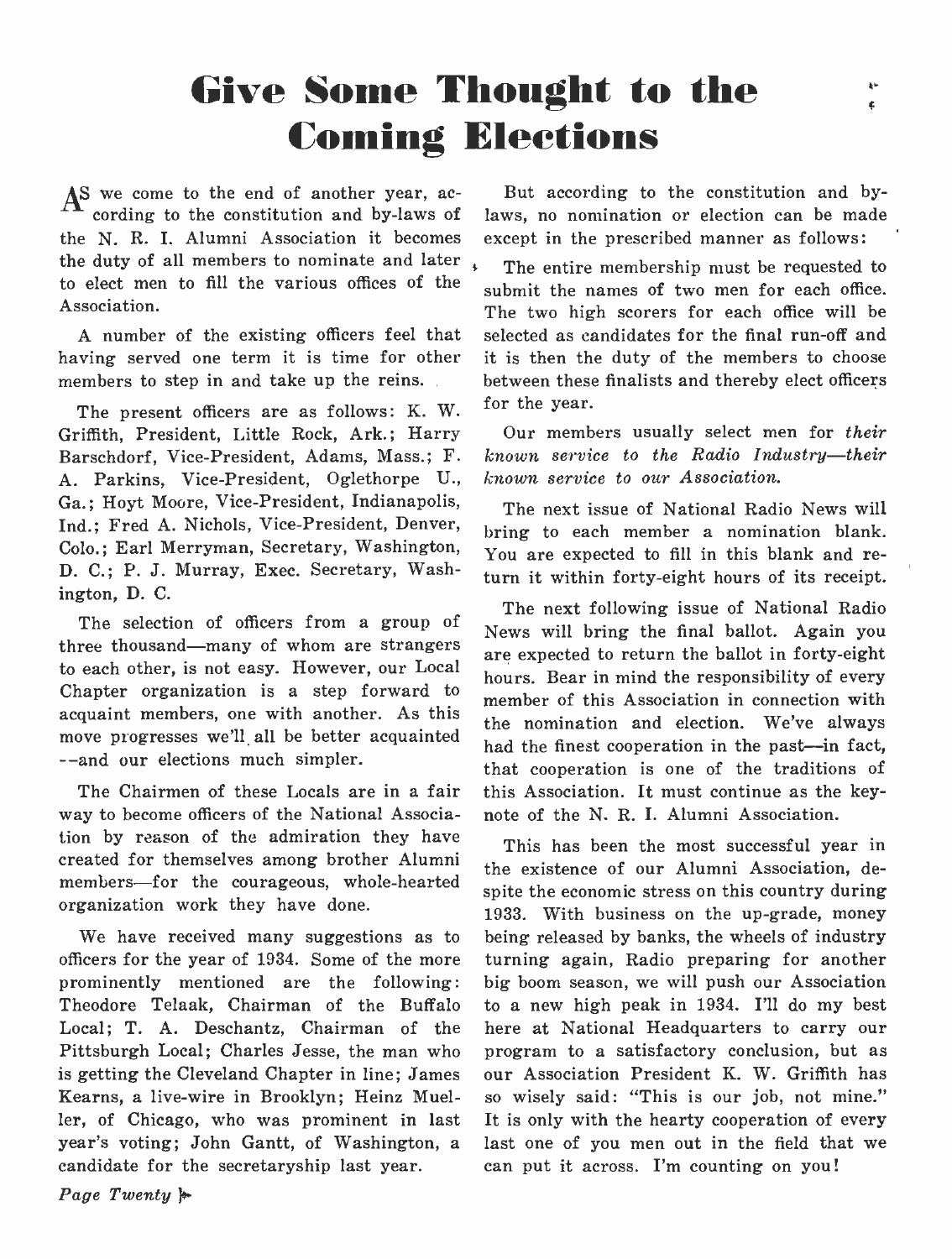## Success Stories

National Radio News wants more suc- cess stories. We will pay \$1 for each suc- cess story published. Send in your story right away to the "Success Editor." A few minutes' time may be worth \$1 to you.

## Success Story No. 5

Under success story No. 5 we are granting the \$1 prize to Graduate H. Vernon of Winni-<br>peg, Canada. Graduate Vernon submitted a copy of a sales letter he uses successfully. We are passing it along to our readers:

#### RADIO REPAIR SERVICE

Phone 72051 885 Ashburn Street

#### H. VERNON

#### Certified Radiotrician

Are you satisfied with your present Radio repairman? Does he give you the service you and does he guarantee his work? If your answer to all these questions is "Yes", then I advise you to stick to him.

But on the other hand if your answer is "No" to any of these questions, (and it probably is) why not try a dependable Radiotrician; one who has been trained to do Radio repair work by the National Radio Institute of Washington, D. C., the oldest and largest school of its kind in the world; a man who has also had two years experience rendering satisfactory Radio repair service.

You would send for a good, reliable doctor if anyone in your family should be ill. Give your Radio the same advantage.

My prices are most reasonable. That's the kind of service you've always wanted-can you afford to get along with less.

Will you give me a call the next time your Radio needs the attention of a Radiotrician?

Batteries recharged. Tubes tested free. Ask about our Service Agreement.



### Recognize These Gentlemen?

The staff photographer of National Radio News caught an intimate "close-up" of three of your old friends as they returned from lunch the other day. Know them? From left to right they are Vice -President E. R. Haas; President J. E. Smith and Chief Instructor J. A. Dowie.

The Chief helped the smiles along by whispering a funny one to President Smith. Mr. Haas didn't catch the joke and was too busy watching the birdie to give us his ususal smile. But we promise to catch him grinning some time and we'll pass it along to you in picture form.

### Real Cooperation

I give you a first class guaranteed service.  $\mu_{\text{min}}$  Alumni Aggression Here are two fellows who really believe in cooperating with the National Headquarters of our Alumni Association. Both of these men their Alumni Association.

> Frank A. Thompson, Camden, N. J. Honorato Bernardino, Buffalo, N. Y.

Incidentally, Mr. Bernardino is a member of the Buffalo Local Chapter of the N. R. I. Alumni Association.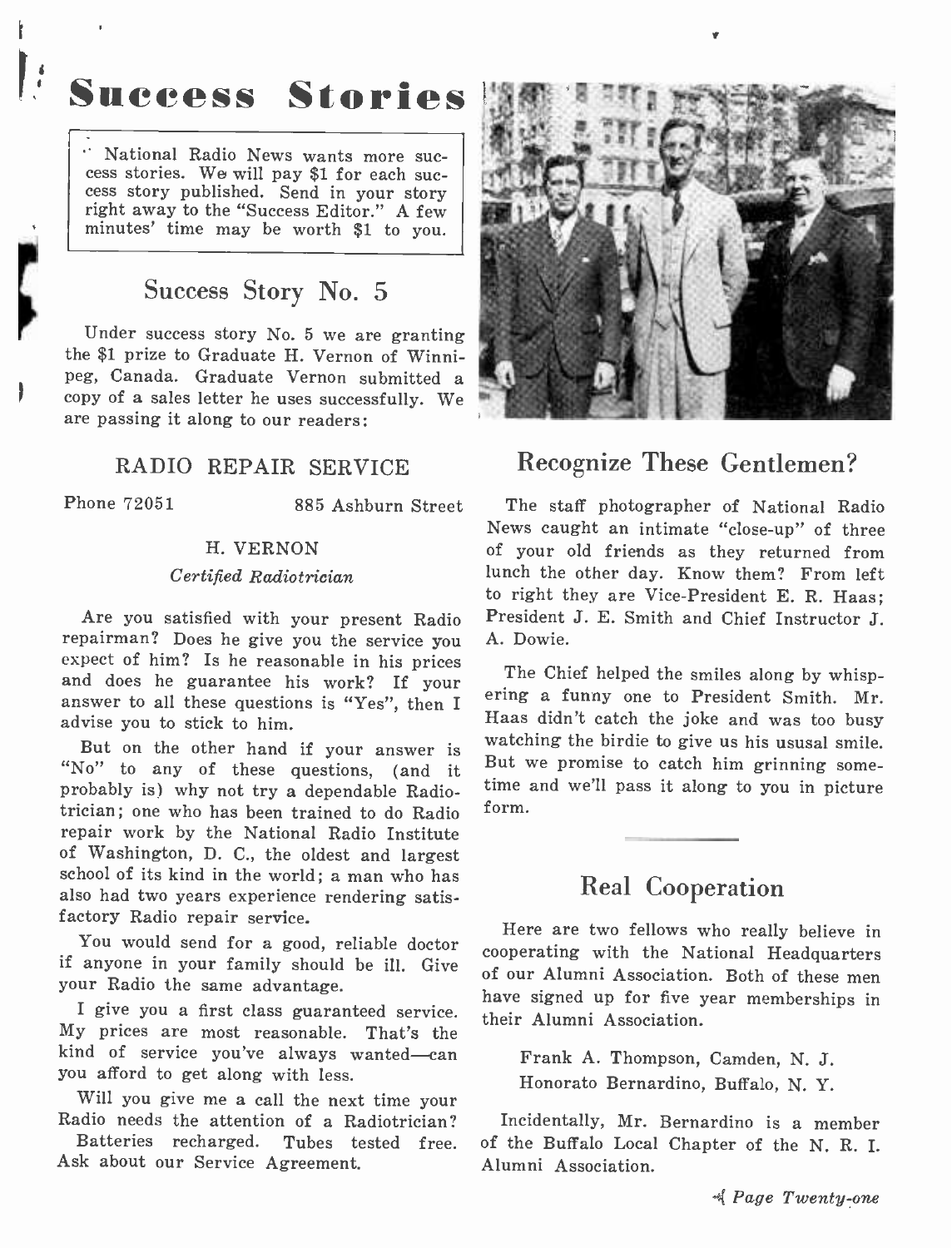## A Message From President Smith (Continued from page 16)

perfect, they are more than adequate to show that satisfactory home reception by Television is not far off. Elaborate provision is being made by broadcasting companies for the re-<br>ception and transmission of Television in a big way and one does not have to stretch his imagination to realize the changes which will take place when Television is perfected. Millions of receiving sets now in use will be replaced by new types equipped for Television reception. The forward looking young man of today, who sees the wonderful opportunities of Television and gets himself ready, will have no cause to worry about his future. Broadcasting is, of course, the trunk of the tree from which all branches of Radio have sprung. The growth of broadcasting has been amazing. Starting from nothing ten years ago, there are now 611 broadcasting stations in this country; 2,000 ship stations; 300 point -to -point stations; 90 trans- oceanic stations; 150 experimental stations; to say nothing of a great number of aviation Radio stations which are coming into being very rapidly. While most of the stations give employment to one or two men, the larger broadcasting stations employ as many as thirty to fifty, including announcers, program managers, chief operators, assistant operators, production men, control engineers and so on.

The young man who wants to make a definite success of his life, must have plenty of ambition, possess enthusiasm which will make play out of hard work, have a fresh viewpoint, and be able to grasp opportunities as they are presented.

To such a man, with a knowledge of theoretical and practical Radio, there is no limit to the height to which he may climb in this the most fascinating industry of modern times-RADIO.



Published bi-monthly in the interest of the students and Alumni Association of the

> NATIONAL RADIO INSTITUTE Washington, D. C.

The Official Organ of the N. R. I. Alumni Association

P. J. Murray, Washington, D. C., Managing Editor Thos. A. Deschantz, Pittsburgh, Pa., Associate Editor T. E. Telaak, Buffalo, N. Y., Associate Editor

Į

Index

| Page<br>Article                  |                |  |  |  |
|----------------------------------|----------------|--|--|--|
| A Message from President Smith   | $\overline{2}$ |  |  |  |
|                                  | $\mathbf{3}$   |  |  |  |
| A Few Words with the Director    | $\overline{4}$ |  |  |  |
|                                  |                |  |  |  |
|                                  |                |  |  |  |
|                                  | 9              |  |  |  |
|                                  | 11             |  |  |  |
| Is a Salesman Born or Made?12-13 |                |  |  |  |
| The Stationery Survey            | 14             |  |  |  |
| Keep Records of Your Business    | 15             |  |  |  |
| Data Sheet Philco 8117-18        |                |  |  |  |
|                                  | 19             |  |  |  |
|                                  | 19             |  |  |  |
|                                  | 19             |  |  |  |
| Give Some Thought to the         |                |  |  |  |
|                                  | 20             |  |  |  |
|                                  | 21             |  |  |  |
|                                  | 23             |  |  |  |
|                                  | 24             |  |  |  |
|                                  |                |  |  |  |

<sup>&</sup>quot;They conquer who believe they can. He has not learned the lesson of life, who does not each day surmount a fear."-EMERSON.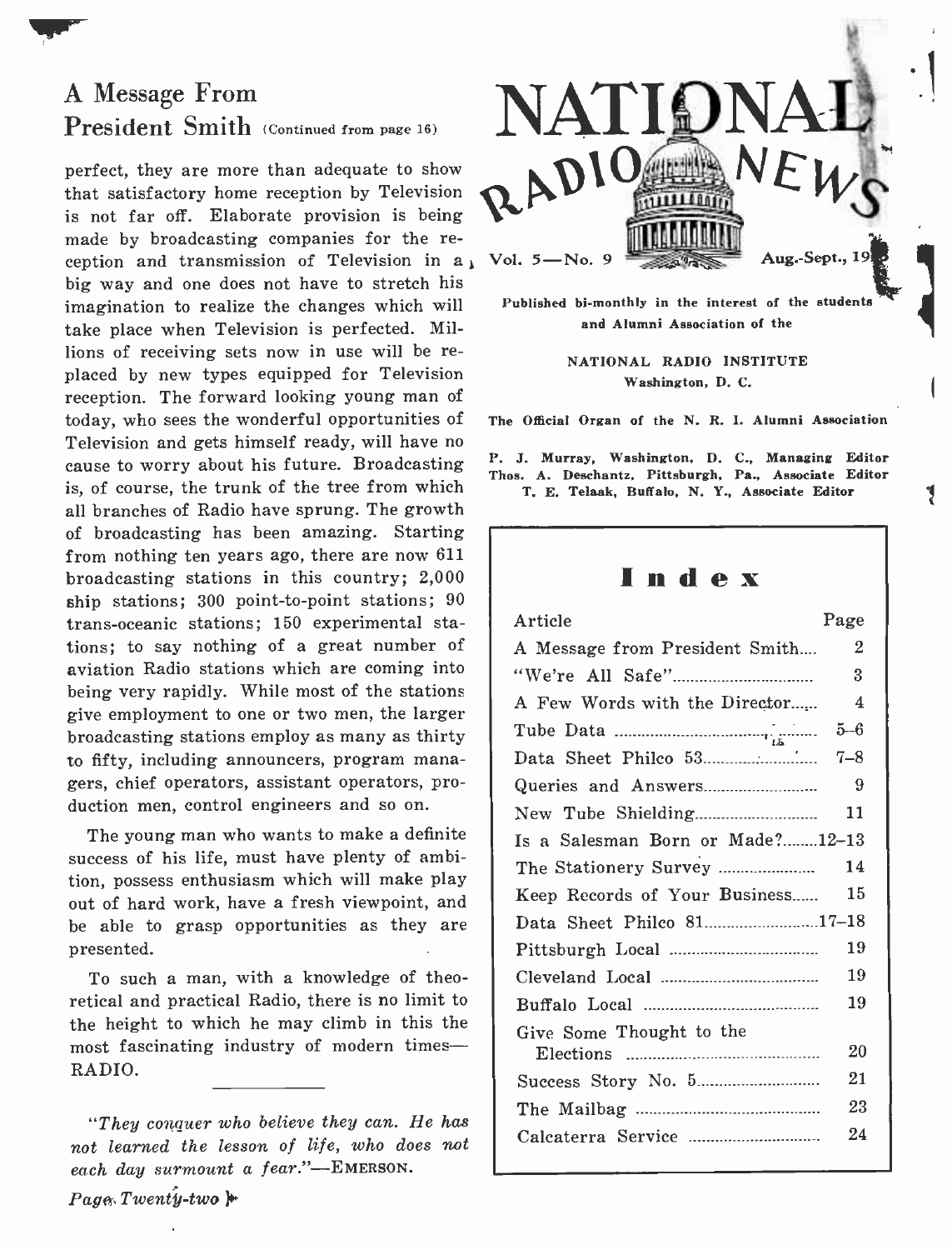

#### in the Other Side of the World

As you will see, I have moved to Auckland. The "Queries and Answers" Page of the June-<br>I am very pleased to be able to tell you that I July National Radio News prompts this suggestion. nbw have a job with Johns Ltd. of Auckland as one of their Radio servicemen. I am now the selectivity from six to twelve or thirteen<br>receiving almost double the salary I was tations by attaching a tightly wound coil of<br>retting a month ago. Johns Ltd. is one of the Idew Zealand. There are six men employed on Radio servicing alone and thanks to N. R. I.<br>training, I am not the junior of the work shop. Once again I thank you Mr. Smith and the N. R. I.-E. B. Menzies, Auckland, New Zealand.

You may add another ham to your list of students and graduates who operate amateur stations: W1GZN owned and operated by Delvin W. Smith, Passadumkeag, Maine.

Harry L. Arnold, Bonita, La., operates Amateur Station W5CRV.

#### Praises The News

Just a word in regard to National Radio News. The Calcaterra catalog service is good. Success stories are fine—let me have more of them. I Two Radio men besides myself worked on<br>always particule up enjoy the page contributed by this set unsuccessfully. The trouble seemed to President J. E. Smith. In fact, I think National be in the A.V.C. circuit but resistors, con-Radio News is a gem. - Edward S. Perrine, Girard, Ill.

Girard, Ill.<br> *My Amateur Station is W1GHD.* - Everett wh<br>
Ladd, Reading, Mass. [10]

#### Reports Success

I have been a first class Radio operator for the past five years. Getting the Government's<br>first class ticket requires quite a bit of study. However, I had no trouble as I had completed your Course in Radio operating. I have been that is detector, then the LF, tube, After letting<br>working stoodily over since working steadily ever since.

At present I work seven hours a day and get a day off a week and also three weeks holiday with pay each year. Duties are light; the wages are very satisfactory. I sure did myself a lot of good when I started your course. N. R. I. put me on the right track and is due all the credit for my present position. course. N. R. I. put me on the right track and termine whether it was in the tube or circuit<br>is due all the credit for my present position. - I swapped 1st detector and I.F. tubes which<br>Thomas B. Jipliatan Sioury Leelport Thomas B. Linklater, Sioux Lookout, Ont., Canada.

Alumnus Abe says: "Don't talk about your ability-prove it."

#### Selectivity of Midgets

The "Queries and Answers" Page of the June-

I have a 4 -tube R -F Midget and I have increased the selectivity from six to twelve or thirteen stations by attaching a tightly wound coil of about 25 turns of No. 28 D.C.C. wire between the experimented with different antennae, I find that antenna and lead-in should total between 50 and 60 feet. I have a 30 foot antenna and 20 feet lead-in.-George S. Dunbar, U.S.S. Rail.

#### Watch Those Tubes

Here is some trouble I had with an A. K. Model 85. The set would play fine for about 2 minutes after it was turned on. Then it would make a fluttering sound at high or real low volume. After 5 or 10 minutes the set was hardly audible at full volume. By turning the volume control back to a certain point the set would play loud again; you could then increase the volume again to that certain point when it would drop in volume.

this set unsuccessfully. The trouble seemed to densers and everything tested  $O$ . K. All tubes tested O. K. I tried new tubes except the 35's which I did not have in stock.

As I did not like the idea of giving up a job, I decided to make one more try at it. I turned the set on and let it play until the trouble showed up. When it began to give trouble I removed the oscillator tube and let it cool for about 5 minutes, upon replacing it the trouble showed up immediately. I did the same to the 1st detector; then the I.F. tube. After letting placing it the set played fine for about 2 minutes. I was then sure it was in the I.F. tube or circuit for I had left the set on all the while so that only the circuit and tube from which tube was removed would cool. To determine whether it was in the tube or circuit I swapped 1st detector and I.F. tubes which tube to replace the bad one; the set has been playing fine since. WATCH THOSE TUBES<br>EVEN THOUGH THEY TEST O. K.—W. S. Hillsman, Victoria, Texas.